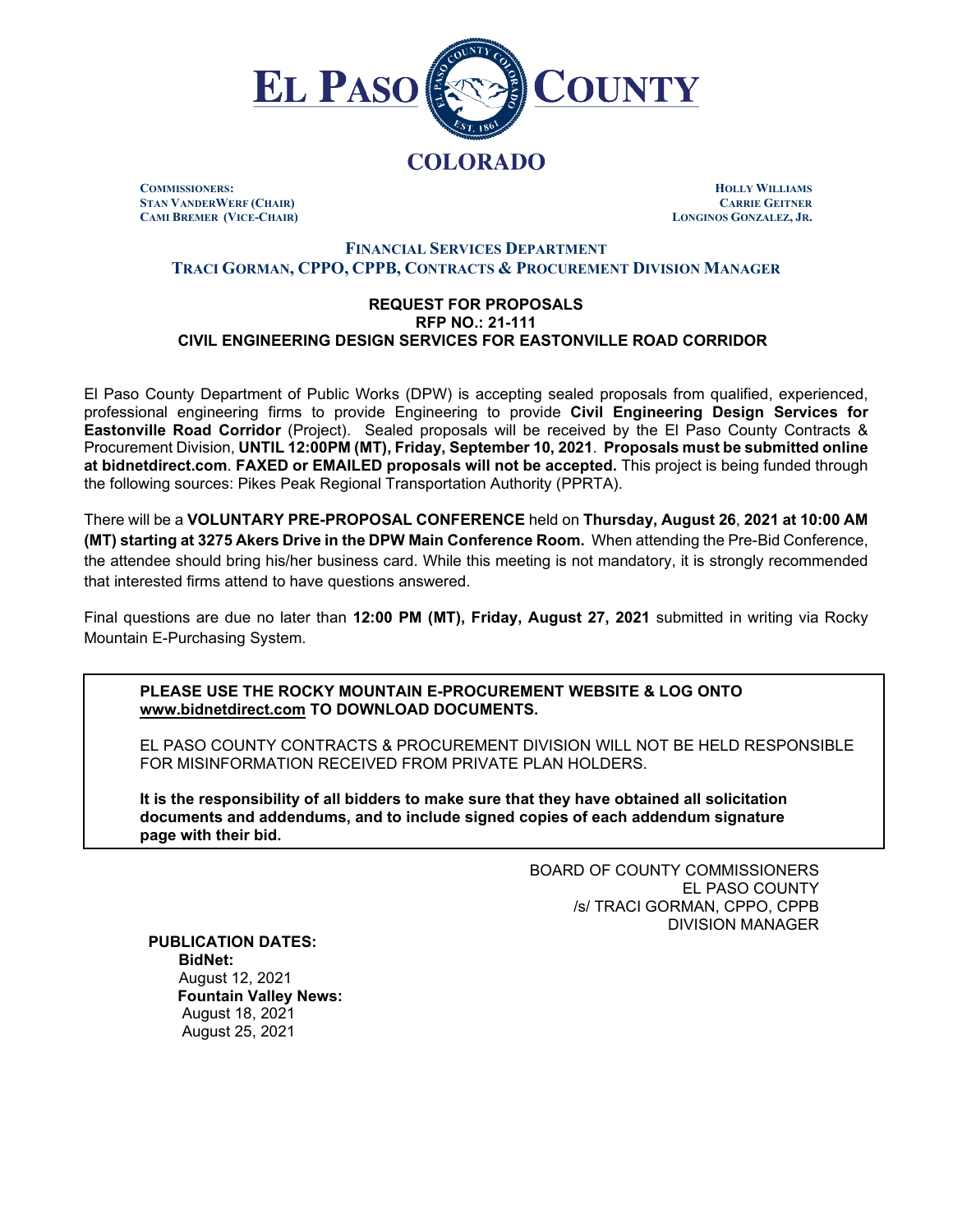

**2021**

**RFP NO.: 21-111 Due Date: September 10, Due Date: September 10,** 

# EL PASO COUNTY CONTRACTS & PROCUREMENT DIVISION

## **RESPONSE CHECKLIST FOR CIVIL ENGINEERING DESIGN SERVICES FOR EASTONVILLE ROAD CORRIDOR**

## *The following items must be submitted through Rocky Mountain E-Procurement Website. See Proposal Submission section for details.*

The PROPOSER'S attention is especially called to the items listed below, which must be submitted in full as part of the proposal. Failure to submit any of the documents listed below as a part of your proposal, or failure to acknowledge any addendum in writing with your proposal, or submitting a proposal on any condition, limitation, or provision not officially invited in this Request for Proposals (RFP) may at DPW sole discretion be cause for rejection of the proposal.

PROPOSER shall check each box indicating compliance.

| <b>Response Checklist</b>                    |
|----------------------------------------------|
| Addendum(s) Acknowledgement (if any)         |
| <b>Qualification Statement</b>               |
| Copies of requested Insurance Certificate(s) |
| Project Plan                                 |
| Exceptions to contract documents (if any)    |
| Non-Collusion Affidavit                      |
| Fee Proposal (in a separate envelope)        |
|                                              |

PLEASE READ THE **"INSTRUCTIONS FOR SUBMITTING PROPOSALS"** INCLUDED IN THIS PACKAGE**.**

| <b>COMPANY NAME</b>                    | <b>PHONE NUMBER</b> |
|----------------------------------------|---------------------|
| <b>STREET ADDRESS</b>                  | <b>FAX</b>          |
| CITY, STATE, ZIP                       | <b>EMAIL</b>        |
| AUTHORIZED REPRESENTATIVE NAME (PRINT) | <b>TITLE</b>        |
| AUTHORIZED REPRESENTATIVE SIGNATURE    | <b>DATE</b>         |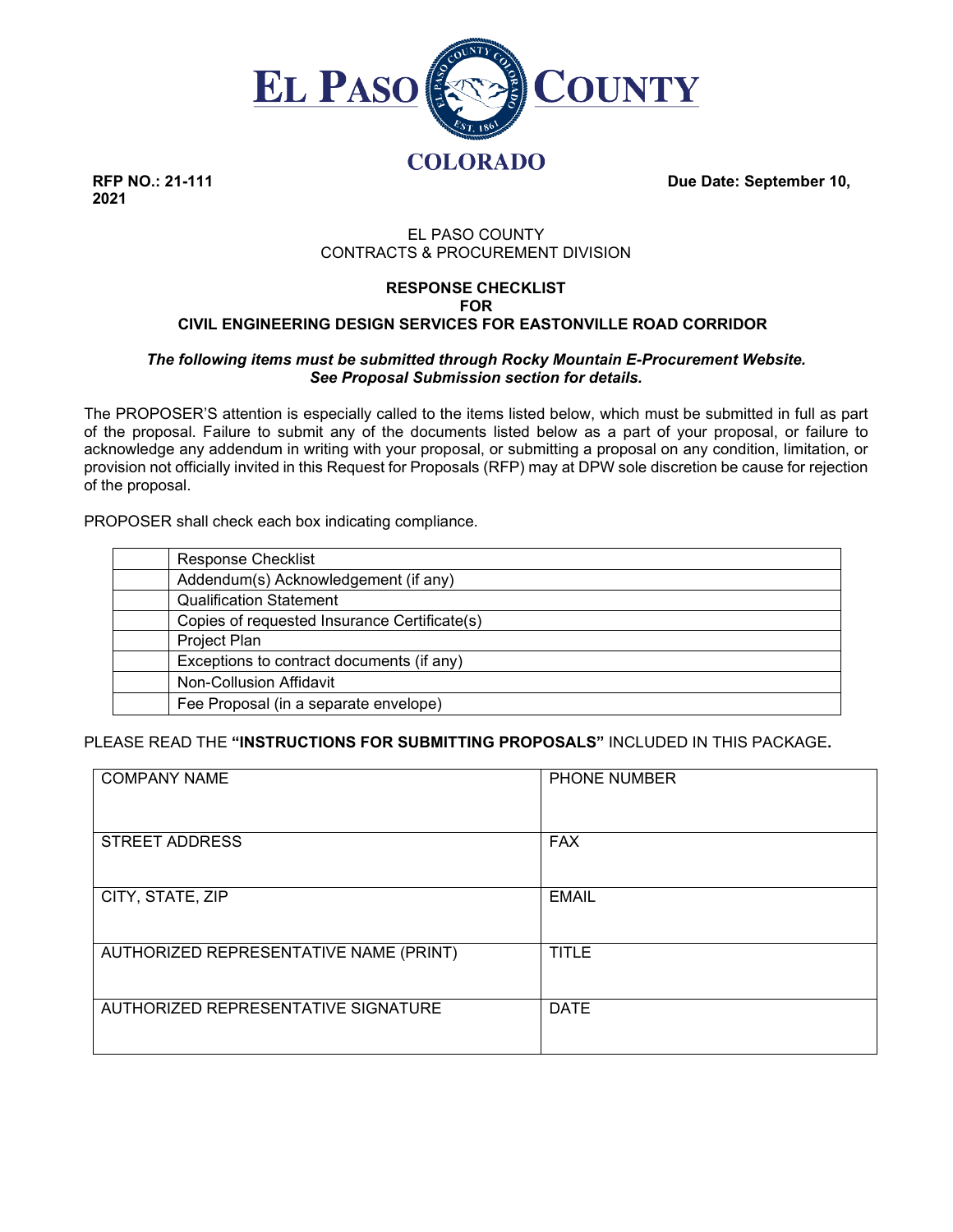## EL PASO COUNTY CONTRACTS & PROCUREMENT DIVISION

### **GENERAL SPECIFICATIONS CIVIL ENGINEERING DESIGN SERVICES FOR EASTONVILLE ROAD CORRIDOR**

El Paso County Department of Public Works (DPW) is seeking proposals from qualified, experienced, professional engineering firms to **provide Civil Engineering Design Services for the Eastonville Road Corridor (Projec**t). The services described in this RFP are being funded through the Pikes Peak Regional Transportation Authority (PPRTA). El Paso County has complete oversight of the project. There will be no Federal or State (CDOT) oversight of the project.

The successful firm (Consultant) shall enter into a Services Contract with the County and PPRTA to provide the services outlined herein. The services (Work) requested in this RFP primarily include project coordination, project management, corridor access management plan, conceptual and preliminary design, final design, and property acquisition services. Optional/Additional services may include engineering support during the construction phase.

# **RFP TIMETABLE:**

*NOTE: THE DATES SHOWN IN ITALICS ARE APPROXIMATE, ARE NOT BINDING, AND ARE SUBJECT TO CHANGE.*

| RFP NOTICE ADVERTISED:                    | BidNet: August 12 <sup>th</sup> Paper: August 18 <sup>th</sup> &<br>25 <sup>th</sup> |
|-------------------------------------------|--------------------------------------------------------------------------------------|
| PRE-PROPOSAL CONFERENCE                   | Thursday, August 26th, 2021 at 10:00 AM<br>(MT)                                      |
| FINAL RFP QUESTIONS DUE                   | Friday, August 27th, 2021 at 12:00 PM<br>(MT)                                        |
| PROPOSAL DUE DATE                         | Friday, September 10th, 2021 at 12:00 PM<br>(MT)                                     |
| <b>PROPOSAL REVIEW</b>                    | Week of September 13th                                                               |
| CLARIFICATIONS & INTERVIEWS (if required) | Week of September 20th                                                               |
| RECOMMENDATION OF AWARD TO BOCC & PPRTA   | Late September                                                                       |
| ESTIMATED NOTICE TO PROCEED               | <b>Early October</b>                                                                 |

# **I. GENERAL**

# **A. BACKGROUND & DESCRIPTION**

The Eastonville Road Corridor Project includes Eastonville Road between McLaughlin Road and Latigo Road. A corridor-specific investigation, Eastonville Road Traffic Impact Study (TIS) & Conceptual Design Report (CDR), was recently completed to properly classify the roadway within the corridor and recommend linear and intersection specific improvements. Recommended implementation of these roadway improvements is the result of the anticipated increase in traffic volumes due to development and corresponding roadway improvements completed or planned within the corridor. This Project will create a comprehensive plan and design for this corridor, building upon the recent TIS and the overall goals of the 2024 El Paso County Major Transportation Corridor Plan (MTCP).

Of note, design of improvements to Eastonville Road and its intersections from the regional detention pond near Snaffle Bit Road to the proposed Rex Road will be completed separately by Meridian Ranch (Developer). The Developer is required to provide design services only, while additional support (including but not limited to survey, geotechnical, etc.) is the responsibility of the County and these support services are included within the Statement of Work, under this Request. The Developer's responsibilities towards improvements of the corridor are annotated on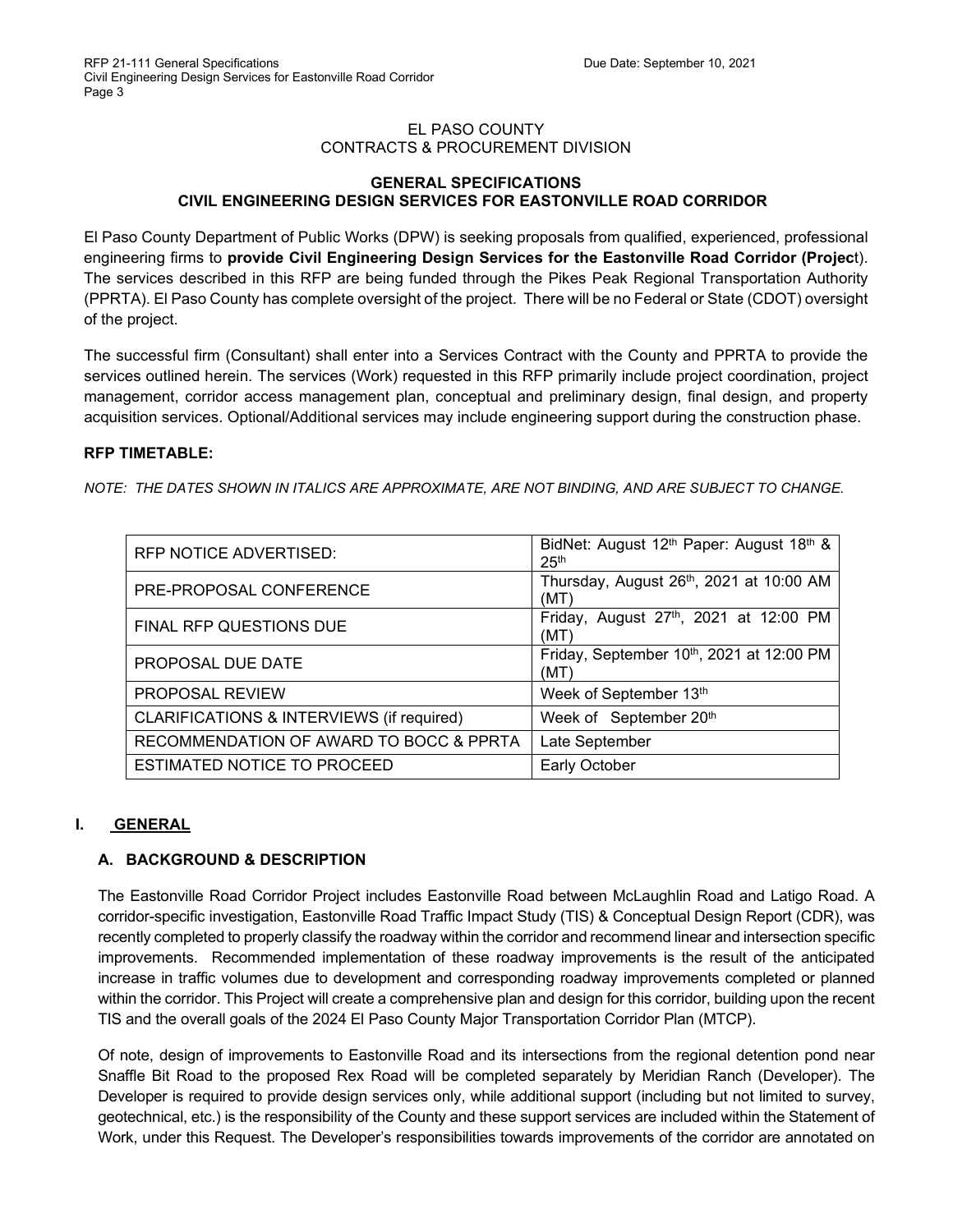the attached map. The County will provide accompanying support to and continuing coordination with the Developer throughout the Project, to ensure both designs compliment the overall requirements and expectations for the corridor.

It is anticipated that construction within the corridor will be phased. For planning purpose, the coordinated support with the Developer-led design will be considered Phase I, and the areas south and north of Phase I, are anticipated to be Phase II and Phase III.

Below is additional information for the existing condition of Eastonville Road (not intended to be comprehensive):

- **1.** Posted speed limit: 35-45 mph
- **2.** Surface type: Paved (asphalt & chip-seal) & Non-Paved (gravel)
- **3.** Surrounding land use: Residential, Parks, Schools, Church, Planned Future Development, Vacant
- **4.** Drainage: Curb/Gutter (portions of south end) & Open System
- **5.** Utilities: Underground and Overhead Utilities are present in the area.

# **B. AVAILABLE INFORMATION**

Upon request, the following information shall be made available to the Consultant, at no cost, through a License Agreement with El Paso County that will be completed after the Notice to Proceed date. The County Project Manager will initiate the correspondence with the County's IT group and the Consultant shall fill out the application provided. The Consultant shall assume that it will take about four (4) weeks to receive the information after the application for the License Agreement has been submitted.

- 1. Aerial photography of corridor flown in 2014 and 2016 and 2018; 1 foot resolution; GeoTIF format.
- 2. Two-foot contours; LIDAR terrain geospatial point data suitable for preliminary design; flown in 2011; ESRI shapefile format **AND/OR** ESRI elevation grid; 1.4-meter resolution.
- 3. Assessor's parcel features geospatial dataset with attributes available (beyond schedule number). Parcel lines can be found at link below for "Free" County data.
- 4. Water features geospatial dataset, including creeks, lakes/reservoirs, wetlands. Wetland's data has been certified by the United States Fish and Wildlife Service.
- 5. Floodplains.
- 6. Drainage Basin boundaries.
- 7. Soils geospatial dataset originally developed by Natural Resources Conservation Services (NRCS).
- 8. Wildlife habitat or wildlife impact geospatial datasets originally developed by the Colorado Department of Wildlife.

"Free" El Paso County GIS data can be found at<https://admin.elpasoco.com/free-gis-data/>

Additionally, the following documents are available on the El Paso County, Colorado website at:

<https://publicworks.elpasoco.com/policies-manuals/>

- El Paso County *Engineering Criteria Manual*
- El Paso County Drainage Criteria Manual
- El Paso County Major Transportation Corridors Plan (MTCP)
- Pikes Peak Region Asphalt Paving Specifications, Version 5, March 20, 2019

CDOT Manuals, Bulletins and Guidelines can be found on CDOT's website at:

<https://www.codot.gov/library/manuals>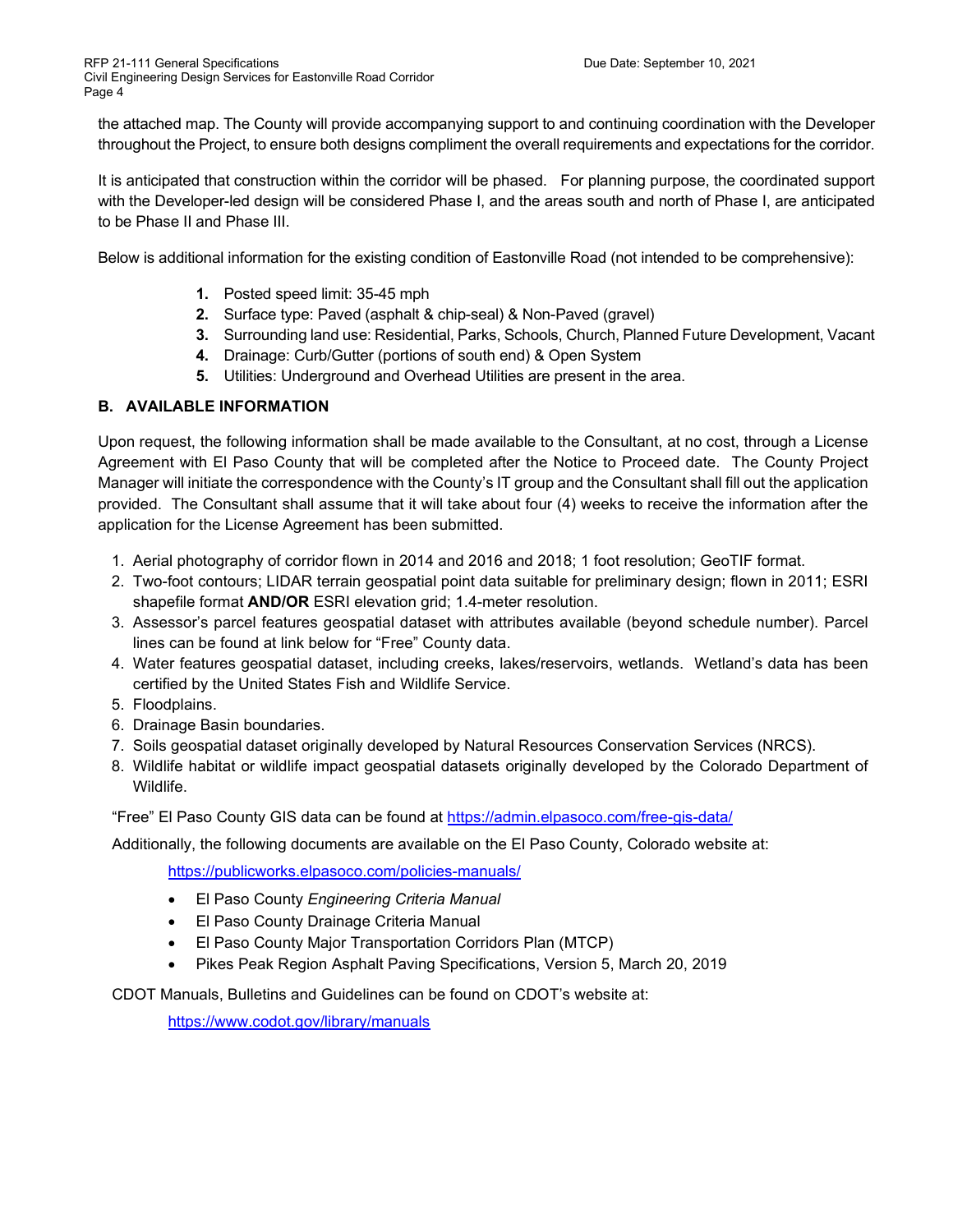## **II. STATEMENT OF WORK**

### **A. PROJECT MANAGEMENT/ADMINISTRATION**

This task shall include general administration, coordination, documentation, scheduling, reporting, and related activities for the overall successful completion of the Project.

- 1. **Project Manager**: The Consultant shall identify a project manager for this Project who will work directly for and support the County Project Manager (County PM) in the management and administration of the Project. The Consultant's project manager shall be responsive daily, Monday through Friday to the County PM throughout the Project. The Consultant shall also identify an assistant project manager capable of filling in for the project manager in the event that the project manager is not available due to travel, illness, or other event that will be longer than one week in length.
- 2. **Schedule**: The Consultant shall provide, track, and update the project schedule and milestones utilizing *Microsoft Project* critical-path-method project management software. The schedule shall be developed in sufficient detail to track all project tasking reflected in the statement of work submitted in the approved proposal. Additional tasks and sub-tasks shall also be included in the schedule where appropriate. An updated *and approved* schedule along with a narrative report detailing progress, key issues, as well as a one-month "look ahead" of upcoming work efforts, shall be provided to the County PM with the monthly invoice for the Project duration.

The Consultant will be held responsible for meeting all milestone dates established and approved by the County for the duration of the Project. If milestones cannot be met or the schedule slips, the Consultant shall provide an update to the EPC PM with justification for not meeting the milestone date(s) and a recommended way forward for the County's approval. If the schedule slip is determined to be within the Consultant's control, the Consultant shall be prepared to assign additional staff or provide other means to remedy.

- 3. **Progress Payments**: The Consultant shall prepare and submit to the County, no more than monthly charges for costs incurred relative to the Project. To be eligible for payment, billings must be received within 30 days after the period for which payment is being requested and final billings on this contract must be received by the County within 30 days after the end of the contract work.
- 4. **Project Updates and Presentations**: The Consultant shall be prepared to provide periodic project updates ready for publishing to the El Paso County website. This data shall be provided in an editable format and/or Adobe Acrobat .PDF format and may include aerial photography, AutoCAD/digital planimetric, digital photographs, as well as verbiage.

The Consultant shall also be ready to prepare presentation materials including but not limited to *Power Point* presentations in accordance with project outreach and communications efforts.

# **B. PROJECT COORDINATION**

The Consultant shall work closely with the County PM to identify impacted or interested parties and to develop strategies and action plans for facilitating communications, obtaining information, and coordinating regulatory approvals, utility issues, and property acquisition as required for advancing the Project. Continuous coordination with Utility Providers will be required from concept to final design and into construction.

The Consultant shall take the lead in scheduling and coordinating all meetings necessary to coordinate with the Developer, stakeholders, other affected parties, agencies, and utilities with respect to the project schedule. The Consultant shall facilitate these meetings and provide meeting agendas to all participants prior to the meeting. The Consultant shall provide meeting minutes and track discussion and action items generated by the meeting attendees. The Consultant shall not schedule or attend meetings with agencies, developers, or other outside parties without the direction and approval of the County PM. The County PM shall review the project schedule and the Consultant will maintain it throughout the Project.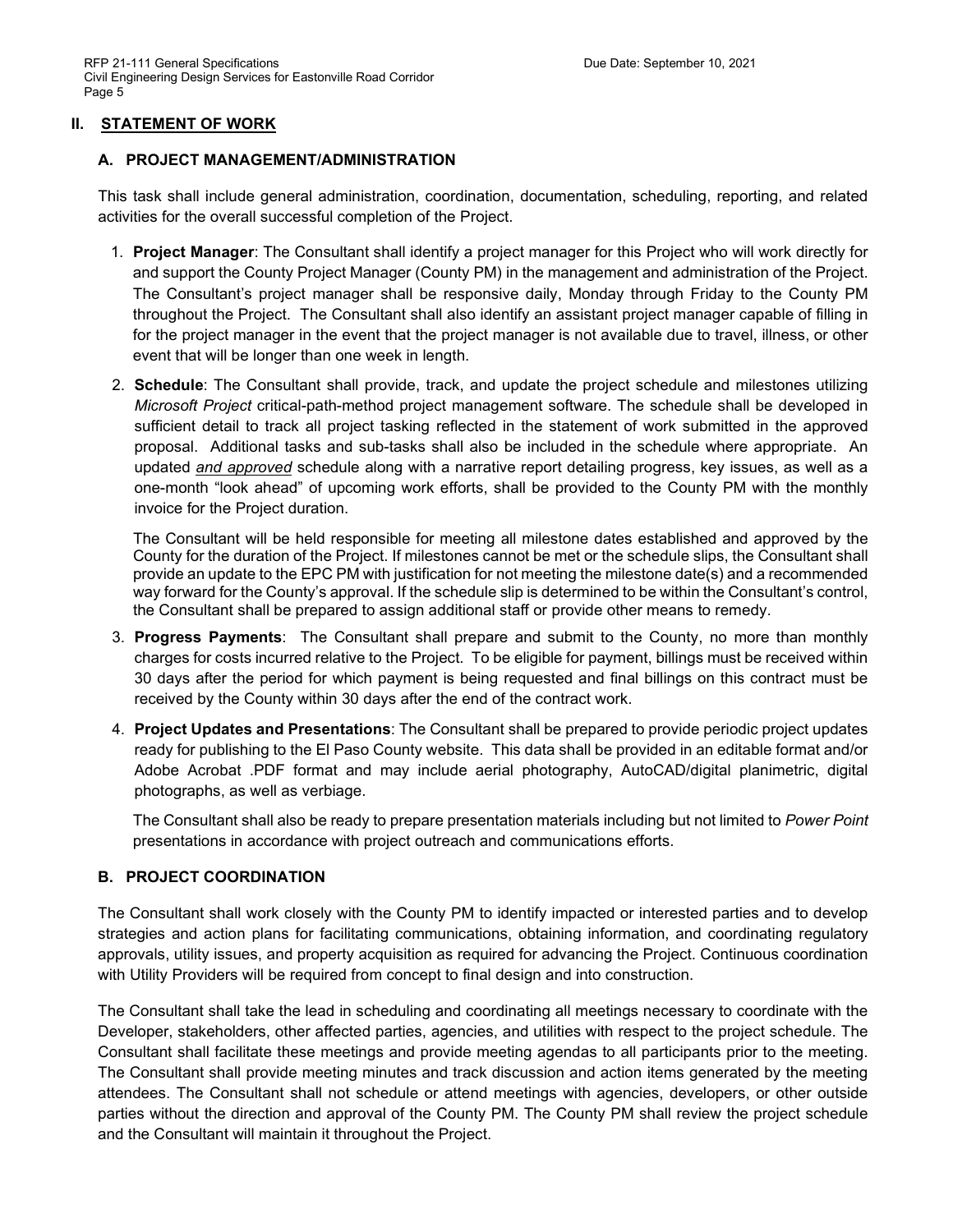At a minimum, bi-weekly progress meeting will be held with the County PM, with informal progress plans provided for discussion. Assume half teleconference and half face-to-face meetings for the duration of the design. Milestone meetings will be required, such as, the kickoff meeting, FIR plan review, ROW plan review and FOR plans and specifications review. The Consultant shall not proceed with project tasks until approved by the EPC PM.

# **C. CONCEPTUAL AND PRELIMINARY ENGINEERING AND ROW PLANS**

The goal of this task is to build upon the Conceptual Design Report and provide conceptual and preliminary engineering for the corridor. This task will require assessment of existing available information necessary to refine alignments, determine right-of-way and easement issues, utility issues, property ownership and acquisition requirements, and environmental and permitting issues and requirements that will have to be studied and further developed in the final design phase of the Project.

The design (Construction Plans) shall be in accordance with the requirements of the El Paso County *Engineering Criteria Manual*, Colorado Department of Transportation (CDOT) Standard Specifications for Road and Bridge Construction (2019), CDOT M&S Standards (July 2019 and recently updated M&S Standards) or the latest edition of the American Association of State Highway Transportation Officials (AASHTO) manual, , whichever is more strict, and it shall comply with the requirements of the Americans With Disabilities Act (ADA), and applicable federal, state, and local regulations and standards. Deviations from criteria are not encouraged, and the Consultant shall make every effort to meet criteria. However, if deviation(s) from criteria is anticipated, the Consultant shall present the deviation to the EPC PM for consideration. If the County concurs, a formal deviation request will be required as specified in the ECM.

Permission to Enter (PTE) forms must be prepared by the Consultant and have signed approval by the property owners prior to entry. PTE forms will be needed for all work on private property, including, but not limited to: topographic survey, geotechnical boring and testing, utility locates and potholing, and environmental permitting surveys. Multiple work activities may be included on a single PTE form. El Paso County personnel and its agents shall be identified in the list of permittees. The County will provide the Consultant with its standard PTE template to be used in developing the form.

1. **Technical Requirements:** Design and construction for the Project shall use and incorporate the following documents in order of precedence:

- a. "El Paso County Engineering Criteria Manual" (ECM) (Revised 12/13/2016, revision 6) [https://assets-publicworks.elpasoco.com/wp](https://assets-publicworks.elpasoco.com/wp-content/uploads/Documents/EngineeringCriteriaManual.pdf)[content/uploads/Documents/EngineeringCriteriaManual.pdf](https://assets-publicworks.elpasoco.com/wp-content/uploads/Documents/EngineeringCriteriaManual.pdf)
- b. ECM revision 7 <https://assets-publicworks.elpasoco.com/wp-content/uploads/Documents/Resolution-19-245.pdf>
- c. ECM revision 8 <https://assets-publicworks.elpasoco.com/wp-content/uploads/Documents/20-222.pdf>
- d. "Pikes Peak Region Asphalt Paving Specifications" (March 20, 2019, version 5) [https://assets-publicworks.elpasoco.com/wp-content/uploads/Documents/Pikes-Peak-Region-](https://assets-publicworks.elpasoco.com/wp-content/uploads/Documents/Pikes-Peak-Region-Asphalt-Paving-Specs-Version-5-3-20-2019.pdf)[Asphalt-Paving-Specs-Version-5-3-20-2019.pdf](https://assets-publicworks.elpasoco.com/wp-content/uploads/Documents/Pikes-Peak-Region-Asphalt-Paving-Specs-Version-5-3-20-2019.pdf)
- e. "STANDARD SPECIFICATIONS FOR ROAD AND BRIDGE CONSTRUCTION", Colorado Department of Transportation, State of Colorado (2019)
- f. "COLORADO STANDARD PLANS, COLORADO DEPARTMENT OF TRANSPORTATION, M&S STANDARDS" (2019)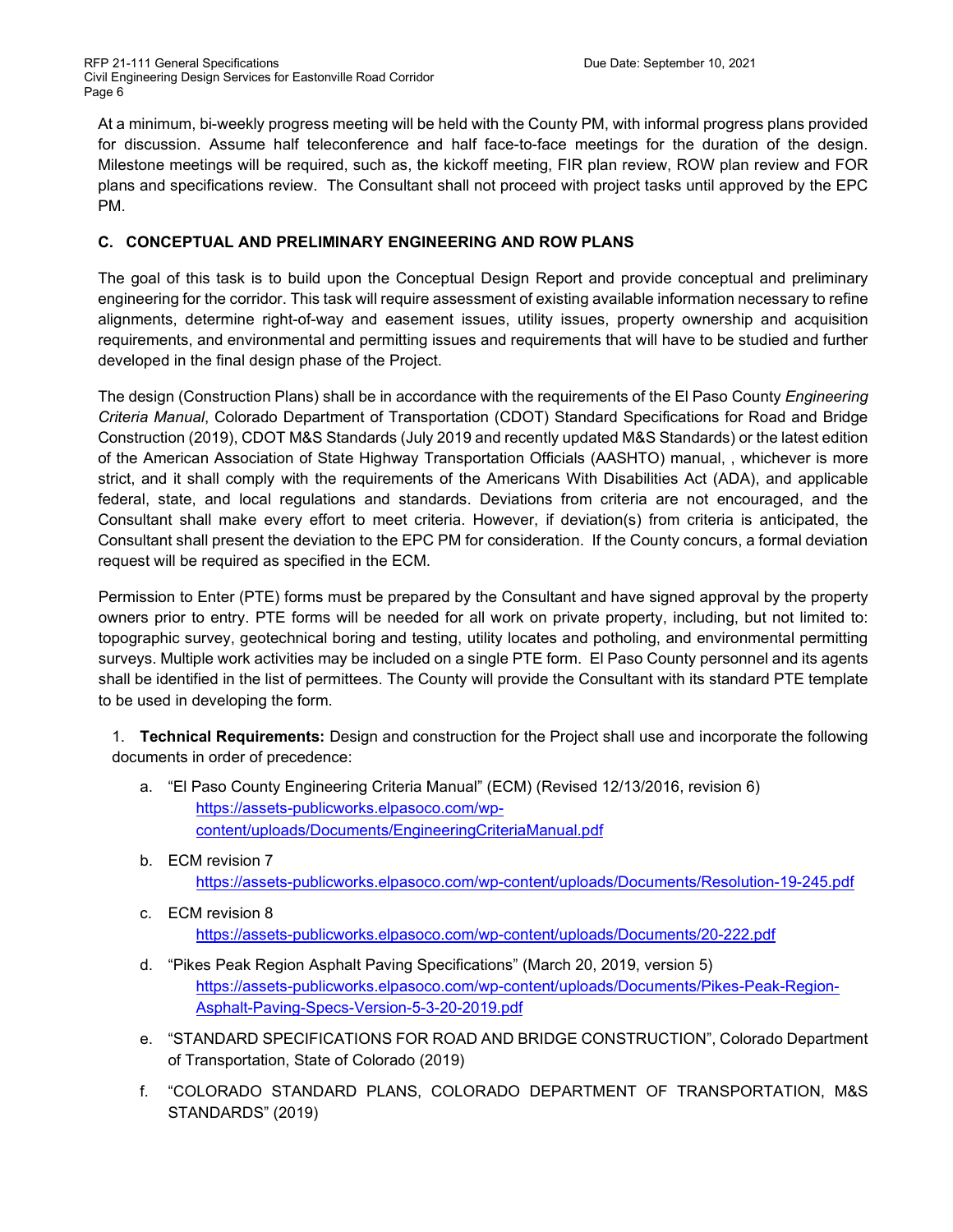- g. Construction signage shall follow the federal "MANUAL ON UNIFORM TRAFFIC CONTROL DEVICES", latest edition (MUTCD).
- h. City of Colorado Springs Drainage Criteria Manual (DCM) Volume 1 (dated October 12, 1994) and a portion of Volume 1 update (May 2014)

[https://assets-publicworks.elpasoco.com/wp](https://assets-publicworks.elpasoco.com/wp-content/uploads/Documents/DrainageCriteriaManual-V1-Update.pdf)[content/uploads/Documents/DrainageCriteriaManual-V1-Update.pdf](https://assets-publicworks.elpasoco.com/wp-content/uploads/Documents/DrainageCriteriaManual-V1-Update.pdf)

i. A portion of the City of Colorado Springs Drainage Criteria Manual Volume 2 (DCMV2) [https://assets-publicworks.elpasoco.com/wp-content/uploads/Documents/Drainage-Criteria-](https://assets-publicworks.elpasoco.com/wp-content/uploads/Documents/Drainage-Criteria-Manual-V2.pdf)[Manual-V2.pdf](https://assets-publicworks.elpasoco.com/wp-content/uploads/Documents/Drainage-Criteria-Manual-V2.pdf)

The Consultant shall be responsible for procuring sufficient copies of the specified documents. The design shall meet the criteria specified in the ECM. A formal deviation request will be required for all deviations from criteria, as specified in the ECM.

2. **Permits:** The Consultant AND its subconsultant(s) shall obtain Work in the Right of Way permit(s) from El Paso County for all work in the County's ROW. This includes, but is not limited to surveying, geotechnical borings, potholing, etc. County work in the Right-of-Way permit fees will be waived. The permit application can be found here:

[https://publicworks.elpasoco.com/wp-content/uploads/Engineering/Forms\\_&\\_Applications/Work-](https://publicworks.elpasoco.com/wp-content/uploads/Engineering/Forms_&_Applications/Work-Within-Right-of-Way-Application-Dec-2017.pdf)[Within-Right-of-Way-Application-Dec-2017.pdf](https://publicworks.elpasoco.com/wp-content/uploads/Engineering/Forms_&_Applications/Work-Within-Right-of-Way-Application-Dec-2017.pdf)

The permit will require the following:

- Provide traffic control in accordance with the Manual on Uniform Traffic Control Devices. A Method of Handling Traffic plan shall be submitted with the Work in the Right of Way application.
- The Consultant shall have, and will need to provide proof of, the appropriate bond (\$20,000) and insurance (\$1,000,000) per Section 5.2.7.F of the El Paso County Engineering Criteria Manual ECM. *Bonding will be waived in its entirety for all work that does not cause a disturbance i.e., topographic surveying, environmental surveys, traffic counts or similar*
- 3. **Design Survey:** The County will make available two-foot contours (LIDAR data) through License Agreement with El Paso County that may be used to produce digital topography for planning purposes. The LIDAR data is not sufficient for final design purposes.

The Consultant shall provide a design survey to determine control, locate utilities, determine topography, and identify existing monumentation. The mapping shall utilize ground coordinates and the NAVD88 vertical datum. The survey should extend to a sufficient distance either side of the existing roadway centerline and upstream and downstream of existing and proposed drainage structures to provide adequate data for the proposed roadway and drainage improvements. The Consultant shall provide base mapping for 0.1-foot final design drawing accuracy and to include a one (1) foot contour interval for topography. If requested, TBD title commitments may be obtained to assist with property boundaries.

4. **Geotechnical and Subsurface Investigation Report:** The Consultant shall identify soil and subsurface information requirements necessary to advance the design. The Consultant shall develop a detailed geotechnical investigation plan including borings and/or test pits for obtaining the information. The Consultant shall prepare a geotechnical and subsurface investigation report that summarizes the findings and establishes the design parameters for the various project elements, including but not limited to roadway pavement design(s), recommendations for traffic signal pole foundations, retaining walls, drainage structures, detention ponds, slope stabilization and/or utilities relocation, as applicable.

The pavement design(s) shall include composite section(s), full depth reclamation (FDR), use of cement with FDR, and use of soil cement and/or lime for subgrade as applicable and appropriate for logical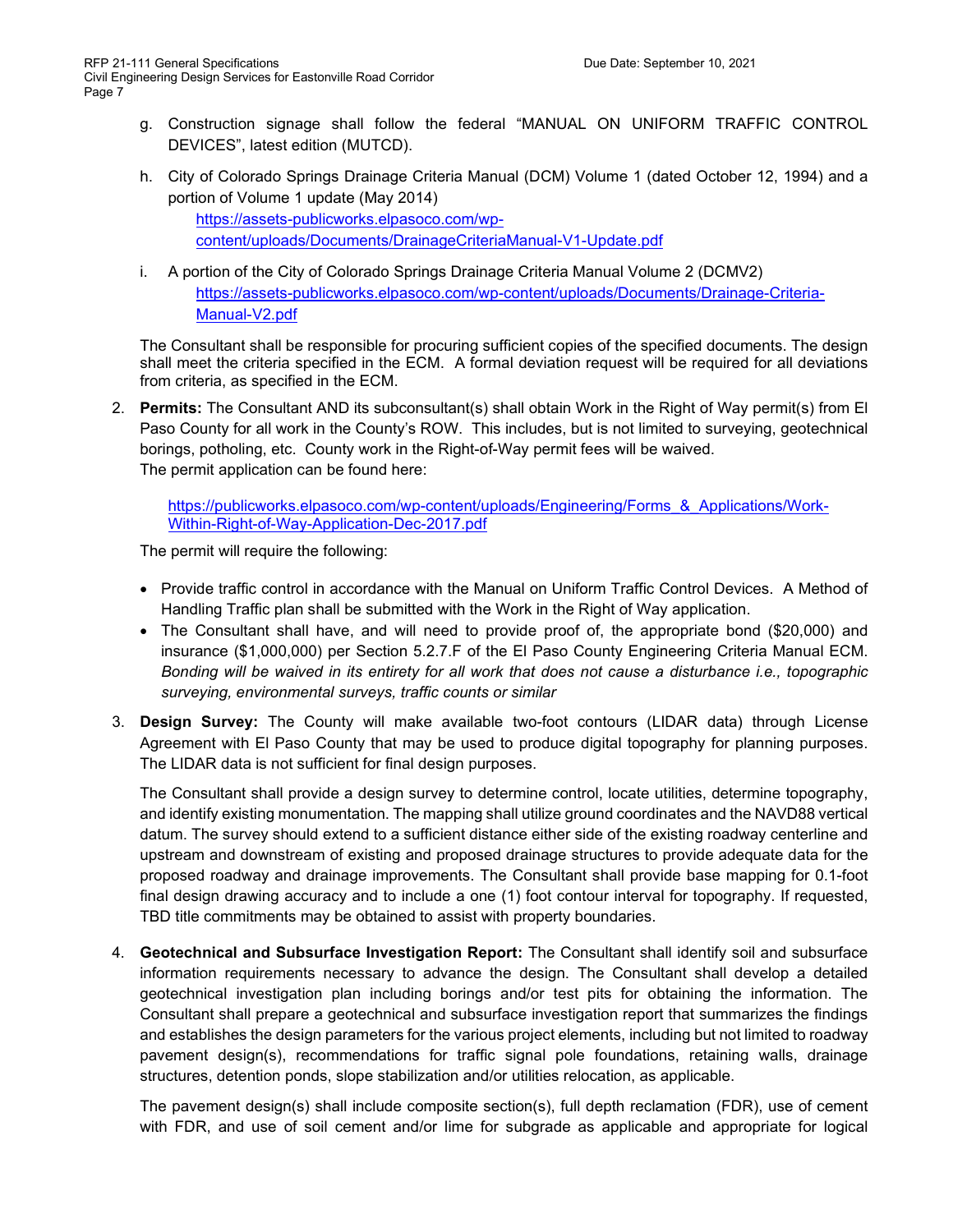segments of the corridor. The pavement design(s) shall be based upon ESAL's established by forecasted traffic volumes established in the attached TIS.

The Consultant will be responsible for determining the final boring locations and depths to advance design of the Project. *For estimating purposes, the Consultant shall assume that the following will be required: four (4) borings to a minimum depth of 20 feet at each corner of the current All Way Stop Control (AWSC) intersections (4 each) for potential traffic signal pole foundations and four (4) additional borings to a depth of ten (10) feet at the AWSC intersection roadway approaches; additional borings linearly along the Eastonville corridor at 500 ft intervals to a minimum depth of 10 feet.* If the Proposer believes that additional borings will be necessary, this should be stated in the proposal and included in the estimated cost.

5. **SUE / Utility Coordination:** The improvements may impact existing utilities. All existing utility systems must be considered in the corridor design, including roadway, intersection, pedestrian and drainage improvements. The Consultant shall contact and coordinate with utility companies during design and engineering. Upon notice to proceed, a letter with exhibit notifying utilities of potential impacts and requesting information will be sent via email to all known providers within the project area. The County will provide the letter template.

**The Consultant shall follow the requirements described in [Senate](http://leg.colorado.gov/sites/default/files/documents/2018A/bills/2018a_167_enr.pdf) Bill 18-167** and shall provide ASCE 38 Quality Level A for areas of known impact and Quality Level B for the remainder of the project area. The location of privately owned and maintained utilities such as sprinkler systems or similar shall be included in the work. Potholing, as required, shall be included in the work and shall be accomplished during final design to establish QL A. *For estimating purposes, the Consultant shall assume that fifty (50) potholes will be required.* If the Proposer believes that additional potholes will be necessary, this should be stated in the proposal and included in the estimated cost.

The Consultant identify and verify all utility specific and/or utility provider owned easements. Exhibits/plans shall clearly identify the existing location of the utilities and existing utility easements. Based on the proposed improvements and in coordination with the utility providers, the Consultant shall determine utility corridor requirements within the road right-of-way and identify any easement or acquisition requirements that may be necessary for relocation. The preliminary plans shall be distributed to all affected utility companies in the corridor for review and comment. A utility coordination meeting will be held, and the Consultant shall implement the results of these investigations and recommendations into the construction and ROW plans. *Design of utilities and/or their relocation is NOT included in this RFP. The utility providers will design their own relocations.*

6. **Environmental Clearances / Permitting:** The Consultant shall investigate conditions within the project area and identify any required environmental permitting necessary to advance the project: e.g. ISA checklist, floodplain permitting, wetlands mitigation/permitting, threatened and endangered species, migratory birds, water quality, etc. All Work shall be in accordance with the requirements of the current federal and state environmental regulations including the National Environmental Policy Act of 1969 (NEPA), as applicable.

The Consultant shall take the lead in initial coordination with applicable environmental agencies such as local, state, and federal agencies, U.S. Army Corps of Engineers (USACE), Colorado Division of Wildlife, CDPHE (Stormwater Discharge Permit), US Fish and Wildlife, and the Regional Floodplain Administrator, to determine appropriate processes and permitting required. These efforts shall commence immediately upon Notice to Proceed for the Project.

The Consultant shall assume a level of effort similar to that of a Categorical Exclusion (Cat-Ex). *For estimating purposes, the Consultant shall assume that a Nationwide Permit 14– Linear Transportation Projects (NWP14) will be required for work within waters of the U.S and wetland delineation and*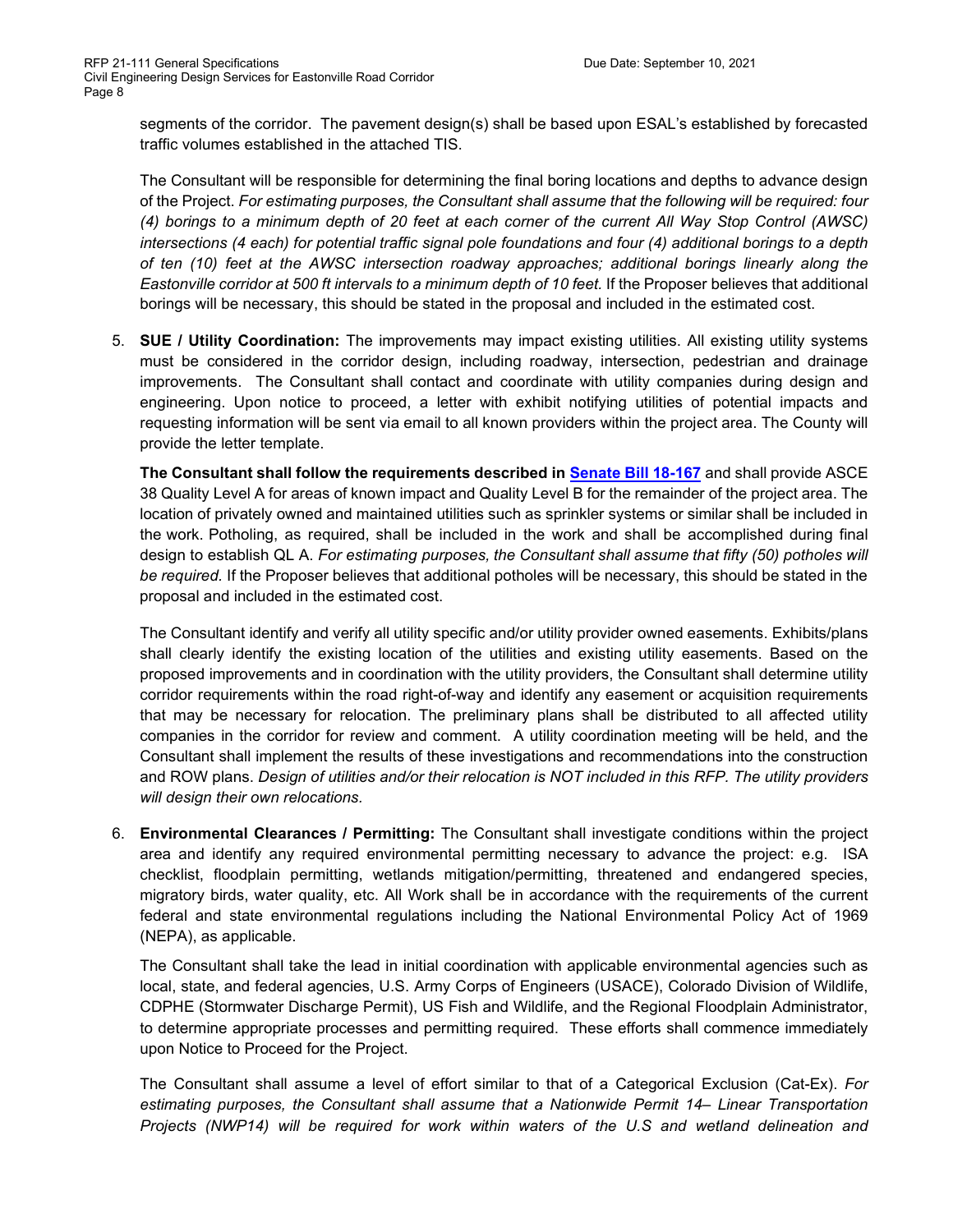*determination of permanent and temporary wetland impacts will be needed.* It is anticipated that the Consultant will provide a desktop review for the archaeological, paleontological and historical evaluations. For estimating purposes, the Consultant shall assume that NO fieldwork will be required for the archeo, *paleo and historical evaluations*.

A Floodplain Development Permit through the Regional Building Department (Pikes Peak Regional Development Center) will be required for any work in a Floodplain. The Consultant shall make every effort to design drainage structures and associated channel improvements so that proposed construction shall not cause more than a one (1) foot rise or drop in the 100-year base flood elevation. If "no rise" can be achieved, a "no rise" certification letter with supporting documentation stating that the proposed construction will not cause more than a one (1) foot rise or drop in the 100-year base flood elevation at any point within the project area will be required to obtain the permit. The letter shall be signed and sealed by a Professional Engineer licensed in the State of Colorado. A LOMR / CLOMR will only be considered if less than one-foot rise/fall cannot be achieved. *For estimating purposes, the Consultant shall include costs associated with the "no rise" certification letter. Costs for a LOMR / CLOMR shall NOT be included in the fee schedule.*

- 7. **Hydrology and Hydraulics**: The Consultant shall compile and review drainage reports, studies, and FEMA floodplain information for the corridor. The Consultant shall provide Project-specific hydrology and hydraulics calculations and complete a project hydrology and hydraulics (H&H) report including HEC-RAS or similar analysis to support proposed structures and channel design, as applicable, in accordance and in compliance with the EPC-adopted *Drainage Criteria Manuals*. The Consultant shall analyze and address all stormwater requirements to ensure that the Project is compliant with the El Paso County Engineering Criteria Manual (appendix I). The analysis and backup documentation shall be presented in a report or memo format and may be incorporated into the H&H Report. Structures shall be designed to handle the 100-year storm and box culverts / bridges shall have two feet of freeboard, per County standards. Water surface profiles for the design storms and flood delineation, including FEMA floodplain, as applicable, shall be evaluated and included with the report.
- 8. **Erosion Control / Stormwater / Water Quality**: The Consultant shall analyze and address all water quality requirements to ensure that the Project is compliant with the El Paso County Engineering Criteria Manual (appendix I). The analysis and backup documentation shall be presented in a report or memo format and may be incorporated into the H&H Report. The Consultant shall prepare a report that defines the best management practices (BMPs) that will be incorporated into the design for managing construction and postconstruction stormwater quality. Two checklists shall be completed by the Consultant to determine the need/lack of need for a CDPHE-CDPS permit (impacts over an acre) and the need/lack of need for water quality. The checklists will be used for planning/design purposes during the concept/preliminary phase and will not require an engineer's stamp until final design.

A Grading and Erosion Control Plan, detail sheets (as appropriate) and CDOT's standard SWMP sheets shall be incorporated into the construction plan set. The Consultant shall determine any property acquisition requirements that may be required for managing stormwater quality. The Consultant shall implement the results of these investigations and recommendations into the construction and ROW plans. A SWMP Notebook is not required.

- 9. **Intersection Improvements Alternatives Analysis and Recommendation:** The need for new intersection control or modifications to existing intersection control was analyzed in the TIS (Attachment 1). For intersections requiring improvements, the Consultant shall identify the existing conditions and associated problem(s), provide alternatives, and assess the effects of each alternative. The Consultant provide recommendation(s) for any identified intersection improvements.
- 10. **Conceptual Property Impacts:** The Consultant shall provide a list and exhibit(s) to the County PM identifying all properties that are likely to be impacted by the Project. The Consultant shall obtain TBD title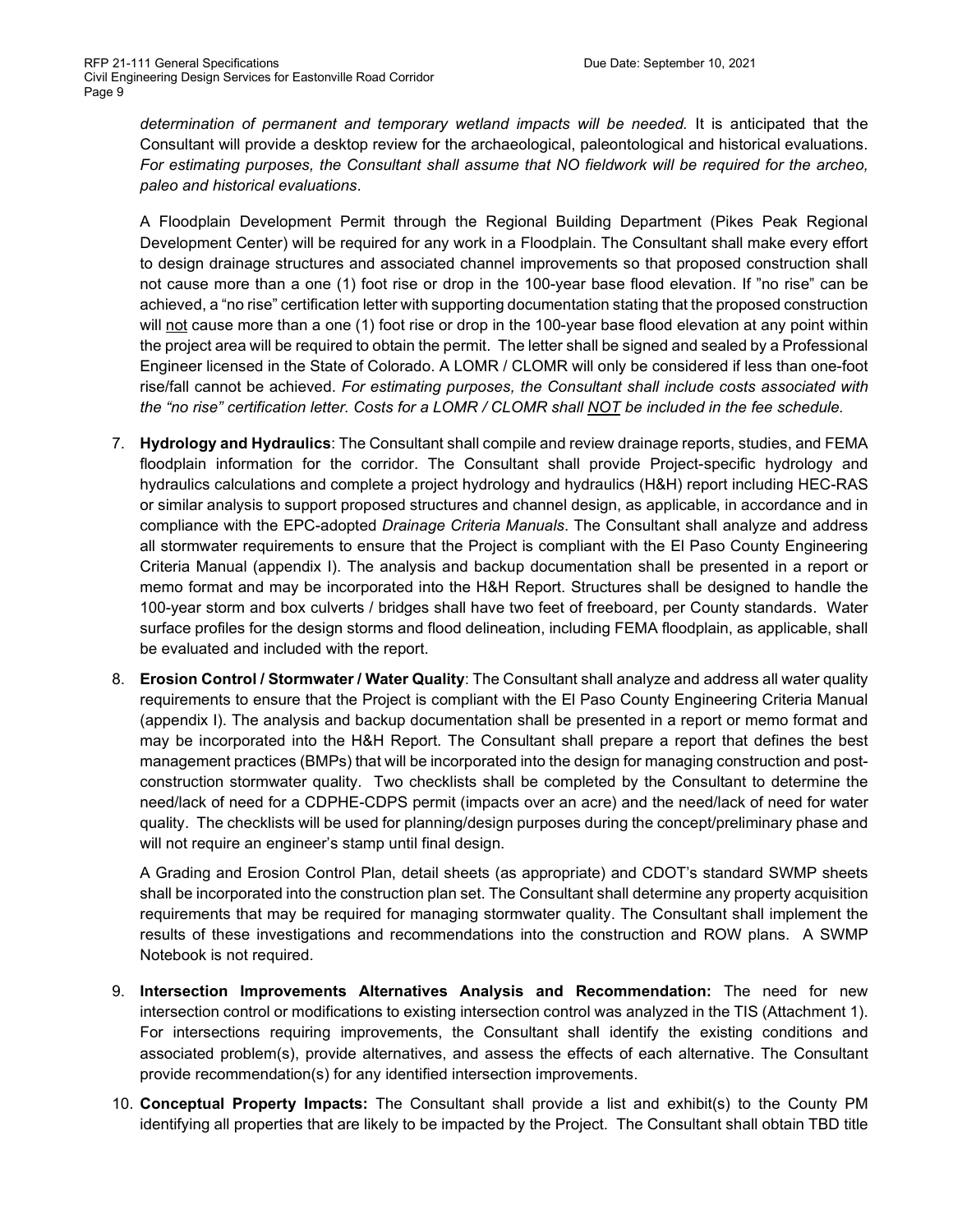commitments for an approved list of properties. Applicable information will be included in the conceptual design package and preliminary plans. *For estimating purposes, the Consultant shall assume that four (4) TBD commitments will be required.*

- 11. **Conceptual Design Package:** The Consultant shall develop/update a conceptual design package that defines the improvements that will be advanced into the preliminary and final design stages and incorporates the findings from the investigations identified in the above items. The conceptual design package shall include design criteria, conceptual construction drawings, ROW and easement memo and exhibit(s), phasing, cost estimates, and a construction timeline. At a minimum, the conceptual drawings shall include base mapping and plan drawings (scale: 1" = 100') showing existing conditions, proposed improvements, existing and future utility lines and corridors, existing and proposed ROW and/or easements, environmentally sensitive lands that are affected by the improvements, as well as, typical cross-sections showing lane widths, shoulders, drainage elements, and utility corridors, as appropriate. Standard plan sheet size shall be 11"x17".
- 12. **Preliminary Construction Staging & Traffic Control:** The Consultant shall provide recommendations and prepare preliminary staging plans for the improvements including lane closures, detours, and maintenance of traffic provisions that will be required during each phase of construction. A detailed breakdown of traffic control devices is NOT required.
- 13. **Preliminary Construction Documents:** The Consultant shall prepare preliminary construction plans to include, at a minimum: roadway plans and profiles, existing and proposed ROW and easements, typical roadway sections, existing utilities and proposed relocations, drainage improvements, and construction and post-construction stormwater quality BMPs. Structural layouts for bridge improvements including approach slabs, abutments, wingwalls, and pier configurations, typical foundation plans, span configurations, cross sections, and typical details will be included as applicable. Roadway cross sections shall be provided at 25-foot increments and at helpful locations. They shall show (at a minimum): existing ground, proposed finished grade with asphalt and base course depths, existing utilities and existing ROW.

A detailed outline and draft language for anticipated project specifications shall be provided based on the preliminary plans.

# 14. **Preliminary ROW Plans:**

- a. The County will provide applicable plats for properties within the Project limits.
- b. Title Commitments: The Consultant shall provide a list of properties to which a permanent interest in real property will need to be acquired to the County PM. The Consultant / property acquisition services firm will coordinate and secure TBD title commitments from a title company for those parcels.
- c. Based upon the design and title work, the Consultant shall prepare preliminary right-of-way (ROW) plans describing existing and proposed ROW and non-exclusive permanent and temporary easements on behalf of El Paso County if deemed applicable. The format shall be similar to that used by the Colorado Department of Transportation. Templates may be found online at:

[https://www.codot.gov/business/manuals/right-of-way/Chapter%202%20-](https://www.codot.gov/business/manuals/right-of-way/Chapter%202%20-%20ROW%20Plans/ROW%20Plan%20Templates) [%20ROW%20Plans/ROW%20Plan%20Templates](https://www.codot.gov/business/manuals/right-of-way/Chapter%202%20-%20ROW%20Plans/ROW%20Plan%20Templates)

15. **Cost Estimate and Schedule:** A preliminary construction cost estimate and schedule shall be provided based upon the preliminary construction drawings. The estimate and schedule will include all elements that will impact the Project, including, but not limited to: utility relocations (to be paid for by the Project), construction, construction management services, and contingencies. The CDOT cost data book and/or similar recently bid or constructed projects will be the basis for the unit prices unless more accurate local information is available.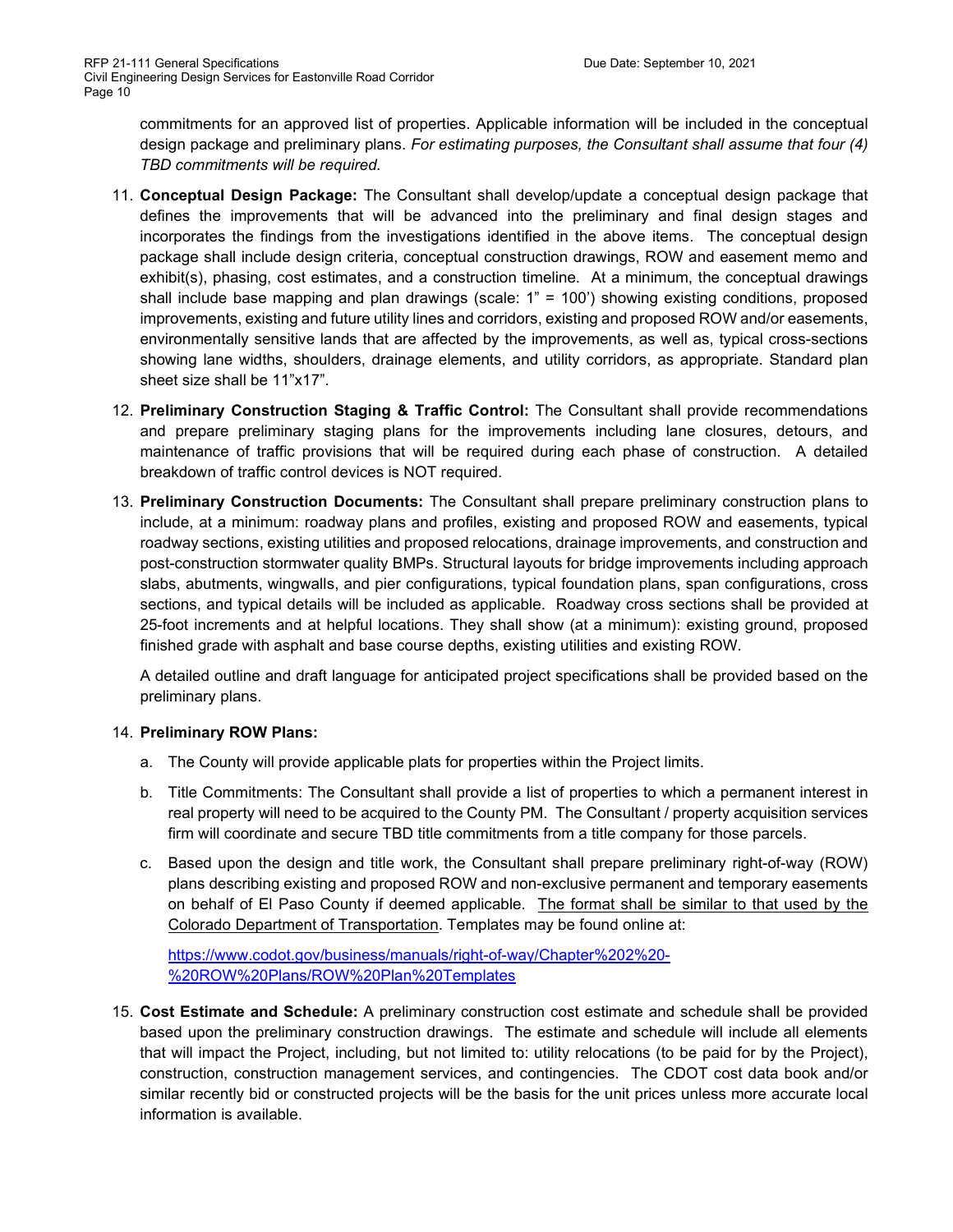- 16. **Construction Schedule:** A preliminary construction schedule shall be provided based upon the preliminary construction drawings. The schedule will include all elements that will impact the project, including, but not limited to: utility relocations, construction permitting, and salient construction milestones.
- 17. **Phasing Plan**: As construction is anticipated to be phased, the Consultant shall provide a recommended phase breakdown to be presented to the County for consideration upon completion of preliminary design. At this time, the Developer-led design will be considered Phase I, and the areas south and north of Phase I, are anticipated to be Phase II and Phase III, respectively. The breakdown shall include justification for priority (i.e., safety, intersection control needs, population/ADT, etc.), estimated limits of construction and their salient features, estimated costs and construction estimated duration for each phase. Final design schedule and property acquisition priorities will be based on the approved phasing plan.
- 18. **Public Meeting**: The County will determine whether a public meeting will be required. If necessary, the meeting will be located near the project site and scheduled on a Tuesday, Wednesday, or Thursday evening. The purpose of the meeting will be to inform the public and more specifically the impacted residents about the Project and generally describe the improvements.

The Consultant shall include the cost for an in-person public meeting in their quote and for estimating purposes shall assume the following effort:

- One member of the Consultant's team shall attend the meeting (approximately 3 hours)
- Consultant will provide large exhibits depicting the recommended alternative / intersection improvements
- Consultant will prepare FAQ's and comment cards for attendees
- 19. **Concept/Preliminary Deliverables:** All deliverables shall be provided hard copy and on CD. They shall be clearly organized and indexed for easy access and retrieval. Prior to document submission, the Consultant shall also provide draft and/or progress documents to the County in sufficient time to allow County review and incorporation of comments into the final document submittal. For scheduling purposes, the Consultant should allow 5 to 15 working days for County review, depending on the size and complexity of the report/document submission. Draft and final submissions should be reflected on the project schedule.

**Informal progress plans / specifications / reports (as applicable) will be provided by the Consultant for discussion at all progress meetings.** Hard copy or electronic format will be dependent upon the type of meeting (i.e., telecom or face to face).

# Conceptual Deliverables include:

- a. Geotechnical and Subsurface Investigation Report
- b. Conceptual Utility Impacts/Relocation Requirements Memorandum (with exhibits)
- c. Conceptual Environmental Impacts and Permit Requirements Memorandum
- d. Hydrology and Hydraulics Memorandum
- e. Water Quality Memorandum (including MS4 checklists)
- f. Intersection Improvements alternatives and recommendations
- g. Property Impacts Memorandum with Preliminary Right-of-Way Plans (11x17 sets)
- h. Design Criteria & Conceptual Design Drawings (11x17 sets)
- i. Deviation Requests (as applicable)
- j. Cost Estimate and Construction Scheduling & Conceptual Phasing Recommendation
- k. FIR plan review meeting

Preliminary Deliverables include:

a. Hydrology and Hydraulics Report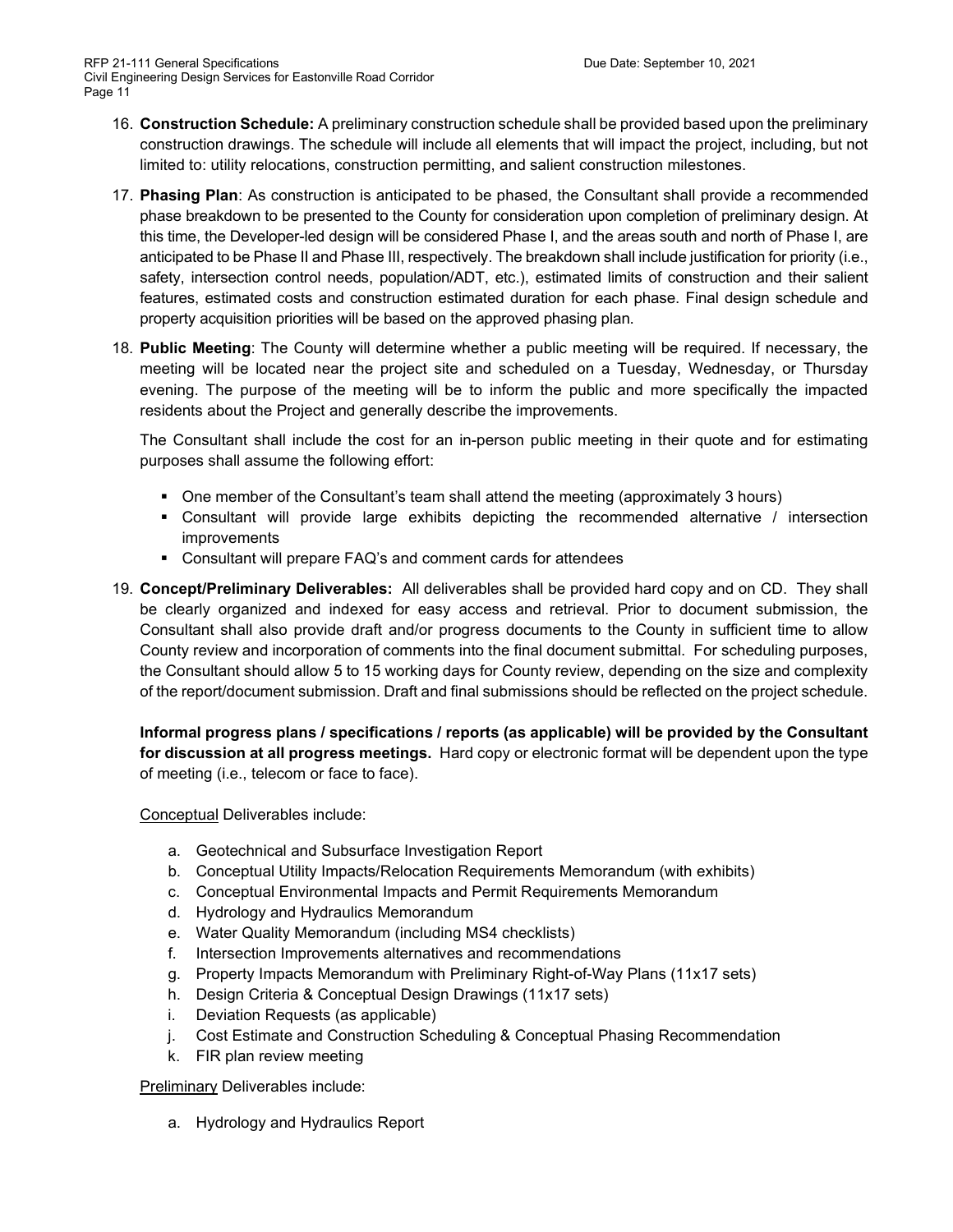- b. Environmental Memorandum & Reports
- c. Grading and Erosion Control Plan (with water quality features, as applicable)
- d. 60% Construction Drawings (11x17 sets)
- e. 60% Right-of-Way Plans (11x17 sets)
- f. Project Specifications & Outline of CDOT Standard Special Provisions
- g. Deviation Requests (as applicable)
- h. 60% Staging Plans / Maintenance of Traffic Plans (11x17 sets)
- i. 60% Cost Estimate
- j. 60% Construction Schedule
- k. Phasing Plan

## **D. ACCESS MANAGEMENT PLAN**

Based on the ECM criteria, Eastonville Road corridor TIS, CDR and the preliminary design, the Consultant will build a framework for corridor access management. Existing points of access and proposed access, and provisions for existing driveways shall be researched and addressed. Mailbox locations will be coordinated with the Postmaster and property owners as needed. The Consultant will evaluate feasibility and benefit of combining and/or re-routing driveways and provide safe solutions for property owners and traveling public. Access restrictions as well as minimum spacing requirements for access points will be identified. An Access Management Plan (AMP) that incorporates access restrictions, access spacing requirements and other controls as appropriate for the functional classification in accordance with current design standards in the context of future development along the corridor will be prepared. The AMP will include existing, interim, and ultimate access accommodations throughout the corridor, to be coordinated with recommended phasing of safety improvements, interim construction, and capacity improvements. The AMP will be formatted as a concise report with accompanying maps. At a minimum, the Consultant will provide a standalone Access Management Plan (AMP) that includes a corridor overview, relevant access management guidelines and design criteria, plan implementation and access request.

The approved AMP will be used for final design of the corridor to mitigate existing accesses and future accesses, as applicable. The AMP will be evaluated for further action (BoCC or Planning Commission approval), used at a minimum for guidance for the public, developers and EPC Planning and Community Development. *Any Consultant support for further action is beyond scope of this RFP, fee not included.*

Access Management Deliverables include: Access Management Plan

### **E. FINAL ENGINEERING/DESIGN SERVICES**

Based on the preliminary design and contract documents approved by the County, the Consultant shall prepare final designs and construction documents for bidding, in hardcopy and electronic format as required by the County. Prior to commencing final plan production, all salient features of the preliminary plan shall be determined for the intersection improvements and approved by the County.

A plan submittal shall be made in preparation for the Final Office Review (FOR). The FOR plan submittal shall be reviewed and approved by the County prior to final plan production.

1. **Construction Documents:** The Consultant shall prepare final designs and final construction documents for bidding. The construction documents will be finalized following the plan format provided by the County. Standard plan sheet size shall be 11x17. Construction drawings shall be signed and sealed by a Professional Engineer licensed in the State of Colorado. The construction plans shall include, at a minimum, summary of approximate quantities (SAQ), tabulations, survey control, applicable alignments and profiles, existing and proposed ROW and easements, typical sections and details, existing and proposed utilities and relocations, construction, and post-construction stormwater BMPs, details, signing and pavement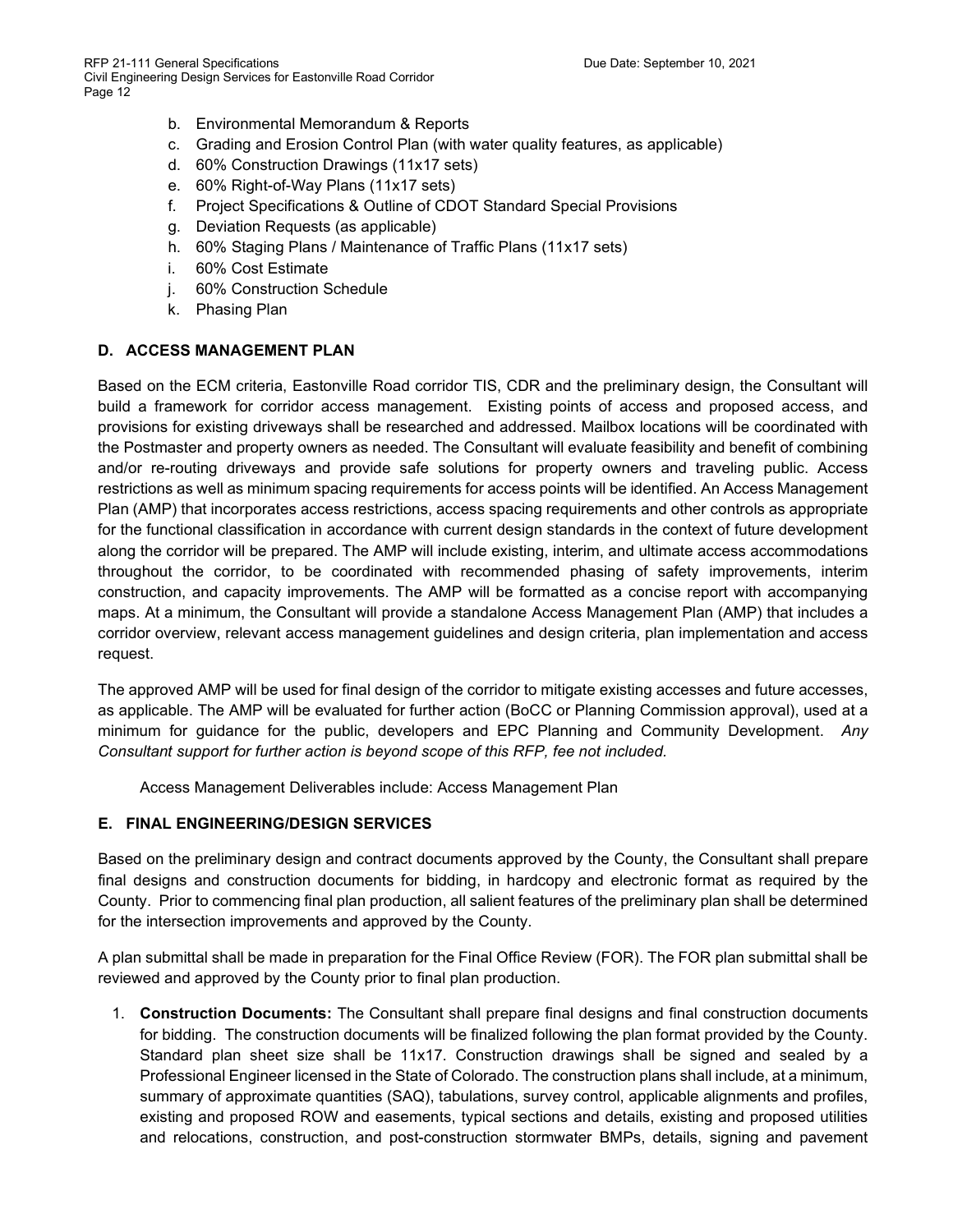marking plan, construction phasing, plan cross sections and applicable CDOT M&S Standard revised sheets. Checklists including all final design elements will be provided under separate cover.

Production of plan and profile sheets will be developed on a 1" = 100' scale horizontal, and 1" = 20' scale vertical, unless otherwise approved. All data (i.e., construction centerline line and curve data) for construction shall be delineated and labeled on the plan and profile drawings in addition to the horizontal control drawings. Grading and erosion control plans, separate from the plan and profile drawings, shall also be produced at a scale no smaller than 1" = 100' and shall include all drainage related grade information including inverts and top of grade for all existing and proposed drainage structures, channels, etc. Provide cross sections at minimum 25-foot increments and at helpful locations. Include cut/fill data for each section, either on the cross-section sheets or in a summary report. Special details required for the roadway, intersection improvements, structure(s), retaining walls, channel, etc. shall be prepared and included in the plan set. Utility relocations, as well as existing utilities, shall be included and clearly delineated in the plan set and in the cross sections.

The plans shall include Summary of Approximate Quantities and Tabulations of Quantities for the roadway, intersection improvements, and other specialty items, as appropriate. Tabulations shall be created for the benefit of the Contractor and for appropriate line items only. Requirements for construction phasing/traffic control/detour plans, signage & striping and for Erosion Control and Stormwater Management Plans are further defined below.

2. **Construction Phasing / Traffic Control / Signage / Striping Plans:** The Consultant shall prepare final construction phasing and construction traffic control plans to be incorporated in the construction plan set. The construction traffic control plans will be prepared for the Project in specific conformance with the *Manual of Uniform Traffic Control Devices* (MUTCD). These plans shall clearly delineate detours and traffic control signage for each construction phase. Recommendations for the most cost-effective construction traffic control shall be provided. Traffic control devices such as cones, barrels, etc. will NOT be delineated or quantified. It is anticipated that the Contractor will construct all improvements under traffic unless specific phasing is determined to be significantly beneficial to the construction schedule and cost and is approved by the County.

Any temporary construction phasing traffic control and signage shall be separate sheets, and each phase of traffic control which is assumed to be in place for more than 48 hours shall be delineated separately withing the plans and included within the plan set. *This plan is not to be confused with the requirement of method for handling traffic (MHT) which shall be provided by the prime contractor during construction phase.*

- 3. **Permanent Signage and Striping Plan:** The Consultant shall prepare final permanent traffic control plans to be incorporated in the construction plan set. The plan will be prepared for the Project in conformance with the design criteria and the *Manual of Uniform Traffic Control Devices* (MUTCD). These plans shall clearly delineate and label signage and pavement markings, as required. Each road name sign will be drawn and dimensioned according to EPC criteria and per the MUTCD and included in the plan set.
- 4. **Erosion Control / Stormwater Management / Water Quality:** The Consultant shall review the original EPC Stormwater Checklists to verify that the original determinations for water quality applicability and stormwater permitting applicability are correct. The final checklists will be signed and sealed by a Professional Engineer.

If the Project will exceed an acre of impacts, the Consultant shall provide final Grading and Erosion Control Plans, project-specific best management practice (BMP) details (as appropriate) and CDOT standard SWMP sheets for inclusion in the contract documents. They shall define the BMPs for managing stormwater runoff, stormwater run-on, and water quality during construction and post-construction. The notes and plans shall be prepared in general accordance with County guidelines. A SWMP Notebook is not required.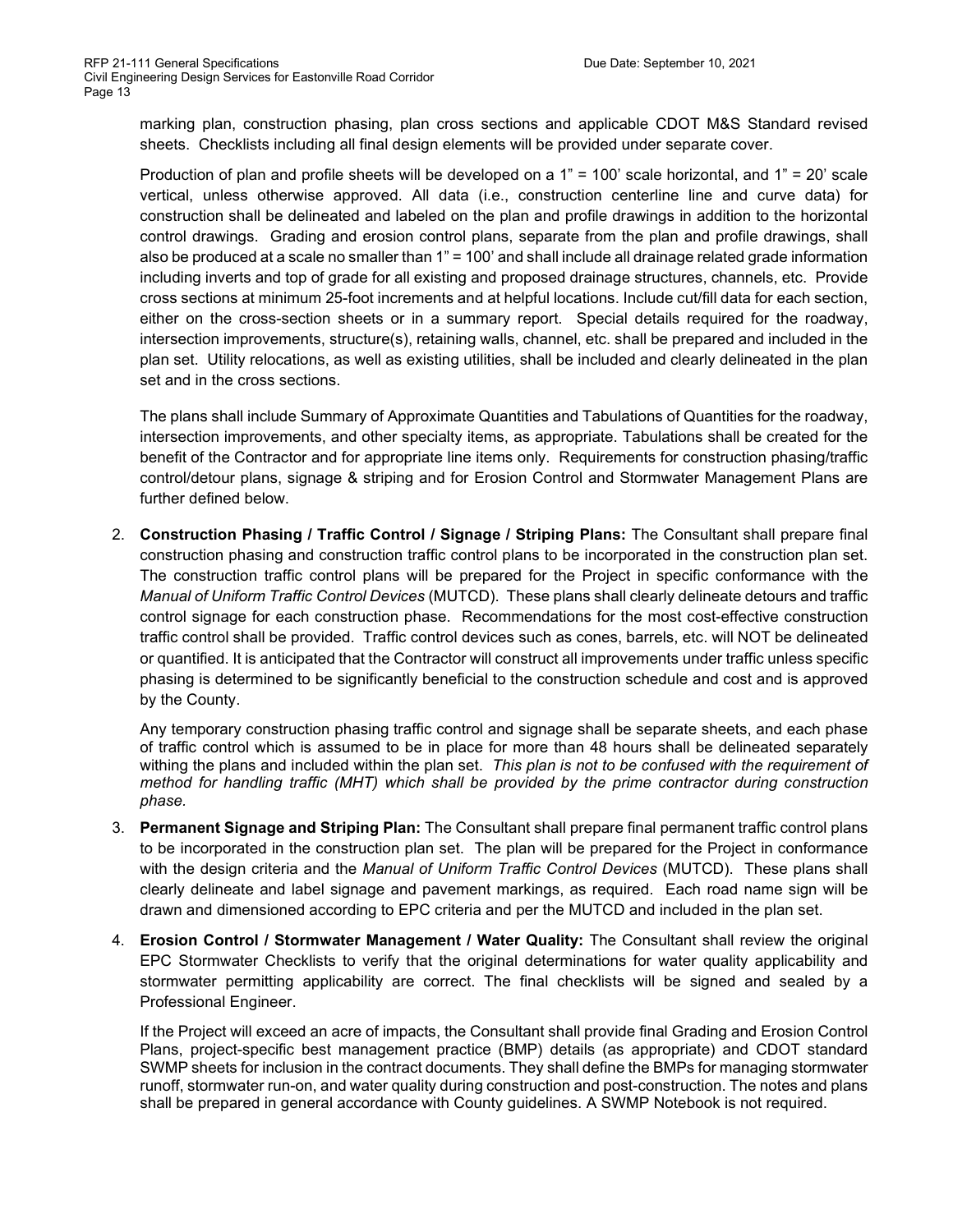Plan and detail sheets supporting the techniques described in the SWMP narrative sheets shall utilize standard SWMP symbology and shall incorporate all necessary linework needed tto obtain a CDPHE-CDPS Stormwater Construction Permit and the El Paso County ESQCP, as applicable (e.g., limits of disturbance line, flow arrows, wetland mitigation areas, etc.).

- 5. **Hydrology and Hydraulics Design Report:** The Consultant shall provide a final Hydrology and Hydraulics Design Report that supports the final design and includes complete design calculations. The report shall be signed and sealed by the Professional Engineer responsible for the report.
- 6. **Final Utility Coordination:** The 90% plan and specifications shall be distributed to all affected utility companies in the corridor for final review and comment. A utility coordination meeting will be held prior to advertisement for construction, if required. Comments will be incorporated, as appropriate, in the final bid documents.

As applicable, the Consultant shall coordinate requirements for utilities relocation with the County and Utility Providers.

- 7. **Environmental Clearances / Permitting:** The Consultant shall obtain, on behalf of the County, all necessary environmental clearances and permits to advance the Project to construction.
- 8. **ROW Plans:** Based upon the design, utility coordination, property owner coordination and updated title work, the Consultant shall provide 90% right-of-way plans describing existing and proposed ROW and easements. These ROW plans will be used for property acquisition to move the approved phases to construction and will be used by PCD to coordinate with development within other areas of the corridor. *The final ROW plans shall be revised to include all updated information from property acquisition negotiations, as required.*
- 9. **Legal Descriptions and Sketch Exhibits Preparation**: The Consultant shall prepare all legal descriptions and sketch exhibits required for the property acquisition process based on the approved Phasing Plan and as specified in the Uniform Act. As applicable, the County will honor existing "prescriptive" ROW, per the title commitments, BoCC resolution and/or fence lines, and the exhibits shall reflect this as ROW. The format shall follow El Paso County criteria. Individual sketches shall be prepared for each ROW or easement to be acquired, i.e., not combined on one sketch. Upon approval by the County, the legal descriptions shall be signed and sealed by the Professional Land Surveyor (PLS) of record prior to submittal to the property owners. Example legals will be provided by the EPC PM. *For estimating purposes, the Consultant shall assume that 20 legal descriptions shall be written.*
- 10. **Contract Specifications:** The Consultant shall produce Project Specifications in accordance with the 2019 Colorado Department of Transportation *Standard Specifications for Road and Bridge Construction*, supplemented by the El Paso County *Engineering Criteria Manual*. The Project Specifications will include the technical specifications and CDOT standard special provisions. As required, the Consultant shall prepare supplemental specifications to address project specific construction requirements that vary from, or are not addressed in, the CDOT Standard Specifications. The CDOT Standard Special Provisions shall be downloaded from CDOT's website, compiled, and included in the specifications package. All applicable inserts for the specifications shall be included in the Plans, Specifications and Estimate (PS&E) submittal/specification set such that the submittal shall be ready for advertisement.
- 11. **Final Cost Estimate:** A detailed construction cost estimate shall be updated based upon the completed and approved final design construction drawings. Estimates will include all construction material items, construction survey, mobilization, signing, construction traffic control, and force account work required. The CDOT cost data book will be the basis for the unit prices unless more accurate local information is available. Costs for utility relocations, and construction management and inspections shall be itemized separately. The estimate shall be signed and sealed by the Professional Engineer responsible for preparing the estimate.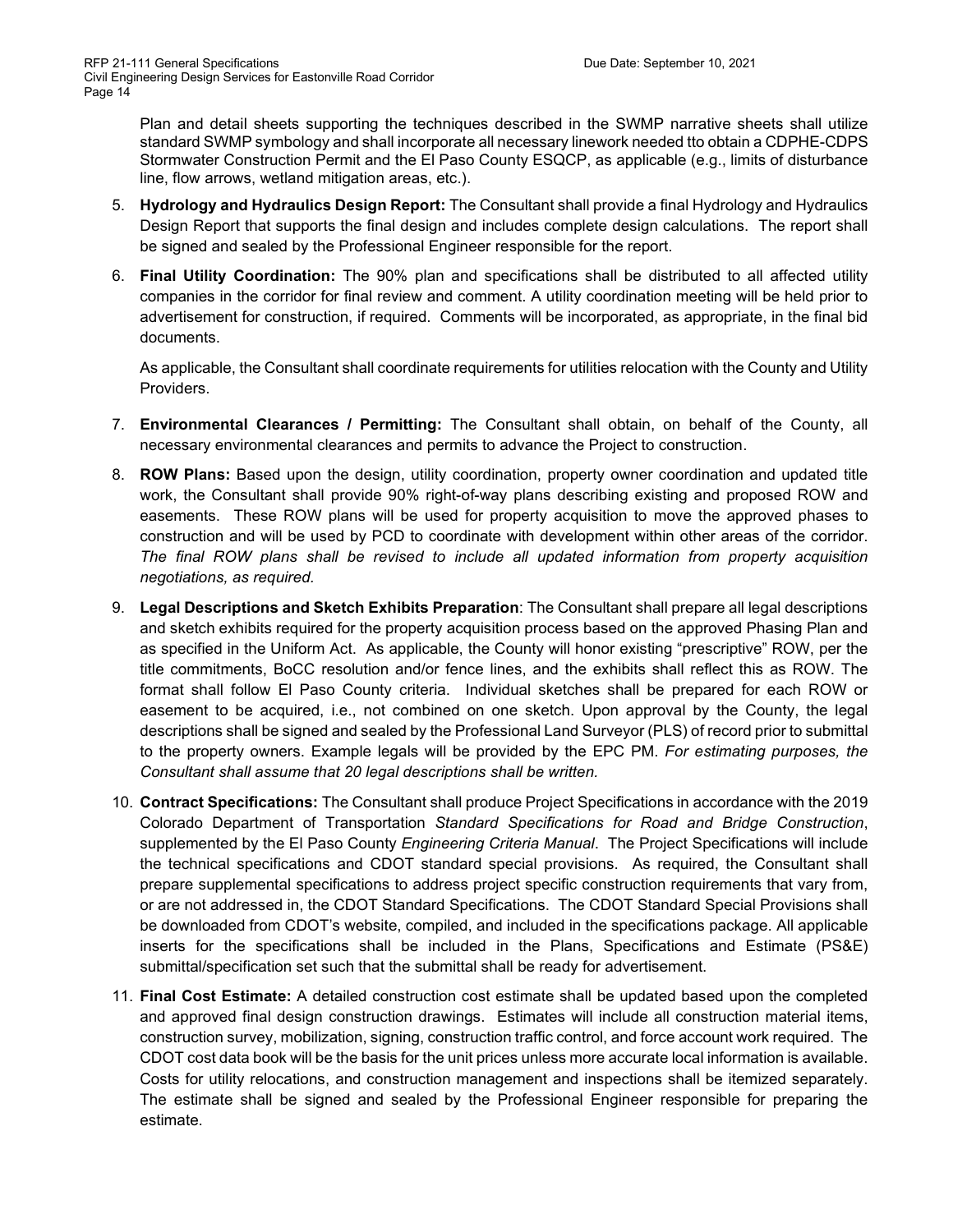12. **Final Design Deliverables:** Prior to final document submission, the Consultant shall also provide draft and/or progress documents to the County in sufficient time to allow County review and incorporation of comments into the final document submittal. For scheduling purposes, the Consultant should allow 5 to 10 working days for review depending on the size and complexity of the report/document submission. Draft and final submissions should be reflected on the project schedule.

The Consultant shall comply with the following requirements, as applicable:

- Provide the Plans and Reports to the extent required by the nature of the Work.
- Plans and Reports produced and sealed by a Colorado Registered Professional Engineer to ensure Utility Clearance, Environmental Clearance, and Right-of-Way Clearance from El Paso County.
- Provide final assembly of Plans and Contract Documents.
- Be responsible for the Plans being accurate and complete.
- Make no further changes in the Plans following the award of the construction contract except by agreement in writing between the parties. The Plans shall be considered final when approved and accepted by the parties hereto.
- Afford the County ample opportunity to review the Plans and make any changes in the Plans as directed.

# **Final Design Deliverables (Bid Set Requirements)**

One (1) original and one (1) copy of all deliverables shall be signed and sealed by a Colorado Registered Professional Engineer or Professional Land Surveyor unless otherwise noted. Bid Set deliverables shall also be provided via shared link, thumb drive or on a CD in .pdf format, unless specified otherwise.

- 1) Final Design Drawings and Project Specifications to be provided in accordance with the following:
	- 11x17 plan sets including cross sections (reproduced)
	- Project Specifications
- 2) ROW Plans
- 3) Legal Descriptions and Sketches
- 4) Final Hydrology and Hydraulics Report
- 5) Final Environmental Reports
- 6) Grading and Erosion Control and Water Quality Plan
- 7) El Paso County Stormwater Checklists (signed and sealed by PE & signed by EPC PM)
- 8) Final Construction Cost Estimate (.pdf and Excel file)
- 9) AutoCAD files (to be provided with advertisement for construction)
- 10) One copy of the Final Plans in a .KMZ format showing all proposed work and right-of-way limits. File must accurately reflect the plans with an accurate geo-location embedded in the plan's CADD file. The .KMZ file should be compatible with Google Earth.

# **F. OPTIONAL/ADDITIONAL SERIVCES**

*The need for and/or scope of optional / additional services will be determined as design of the Project progresses. If it is determined that optional / additional services are required, a separate statement of work will be provided to the Consultant for proposal purposes at that time and handled as an amendment to the Purchase Order. Costs for these services therefore should not be included in the fee proposal. The Consultant should, however, reflect*  in the proposal their understanding of the process and availability to provide additional services, if required. El *Paso County reserves the right to do the work in-house or to contract all or portions of additional services to a separate vendor.*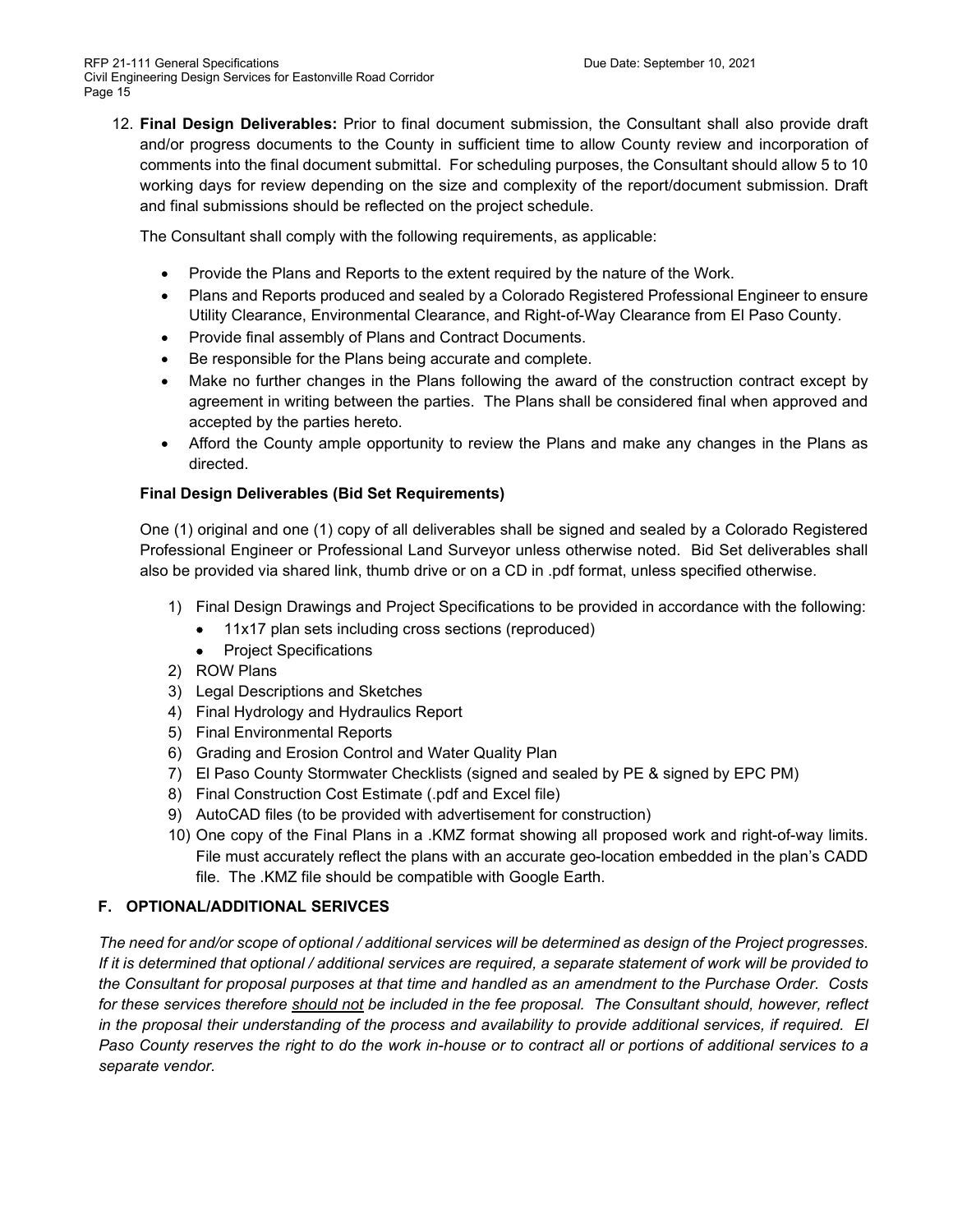## *Property Acquisition Services – OPTIONAL*

Based on the Right-of-Way plans and construction plans approved by the County, the Consultant may be requested to provide property acquisition services for temporary easements, permanent easements, utility easements, and/or right-of-way. All acquisition/relocation activities must comply with all federal and state statutes, regulations, CDOT policies and procedures, 49 CFR Part 24, the government wide Uniform Act regulation, the FHWA Project Development Guide, and CDOT's Right of Way Operations Manual.

- **1. Title Commitments:** The Consultant shall obtain updated TBD title commitments prior to legal description and conveyance document preparation. Title information shall be distributed to the County, the appraiser, and the ROW agent. The ROW plans and construction plans shall be updated, as required.
- **2. Letters, Memorandum of Agreement (MOA), and Conveyance Document Preparation:** The Consultant shall prepare all letters required for the property acquisition process as specified in the Uniform Act. The Consultant shall prepare the MOA and conveyance documents for recording special warranty deeds, nonexclusive permanent easements, and temporary easements. The format shall follow El Paso County criteria. The County Project Manager and County Attorney shall approve the documents prior to submittal to the property owners. Examples of the acquisition letters, MOAs, and conveyance documents shall be provided to the selected Consultant.
- **3. Appraisals**: If appraisals are required, the Consultant shall coordinate with an independent Certified General Appraiser for property appraisals. An appraisal will be required if the total acquisition value on a parcel is estimated to exceed \$10,000. The appraiser shall be competent to prepare eminent domain appraisals. The appraisals shall be based on fair market values for the immediate area. Waiver valuations or value finds will be allowed for property acquisitions with values estimated to be less than or equal to \$10,000. *For estimating purposes, the Consultant shall assume that four appraisals will be required.*
- **4. Property / Appraisal Staking:** The Consultant shall provide preliminary survey and temporary staking, as required, for proposed right-of-way, permanent easements, and temporary easements for appraisal/value find, property owner viewing, and/or design accuracy.
- **5. Negotiations:** The Consultant shall perform all negotiations with affected property owners. All offers must be approved by the County Project Manager prior to presentation to the property owners. Minimum offers are as follows:
	- Temporary easement(s) only: \$500.00
	- Permanent easement(s) only or including temporary easement(s): \$800.00
	- Right-of-Way (fee simple) only or including permanent and/or temporary easement(s): \$1,000.00

Final access to the impacted property after construction is complete (and during construction as applicable) shall be discussed with the property owner(s), documented in the acquisition logs, and specifically referenced/described on the MOA – even if there is no change to access. Language shall be approved by the EPC PM prior to obtaining signature(s) from the property owner(s) on the MOA.

When offers are accepted, the Consultant shall provide original signed documents (MOA, PE's and TE's) to the County PM for approval by the Board of County Commissioners (BoCC). A copy of the signed Special Warranty Deed shall be provided in lieu of the original. If a Statement of Authority or similar is required, it shall be recorded in the office of the El Paso County Clerk and Recorder or otherwise approved as appropriate, prior to submitting the acquisition package to the County PM. Upon approval by the BoCC, a copy of the recorded MOA and BoCC resolution will be provided to the Consultant for their records. The original PE's and TE's will be returned to the Consultant to proceed with closing.

**6. Closings:** The Consultant shall organize acquisition closings with the Title Company, the County, and the affected property owners.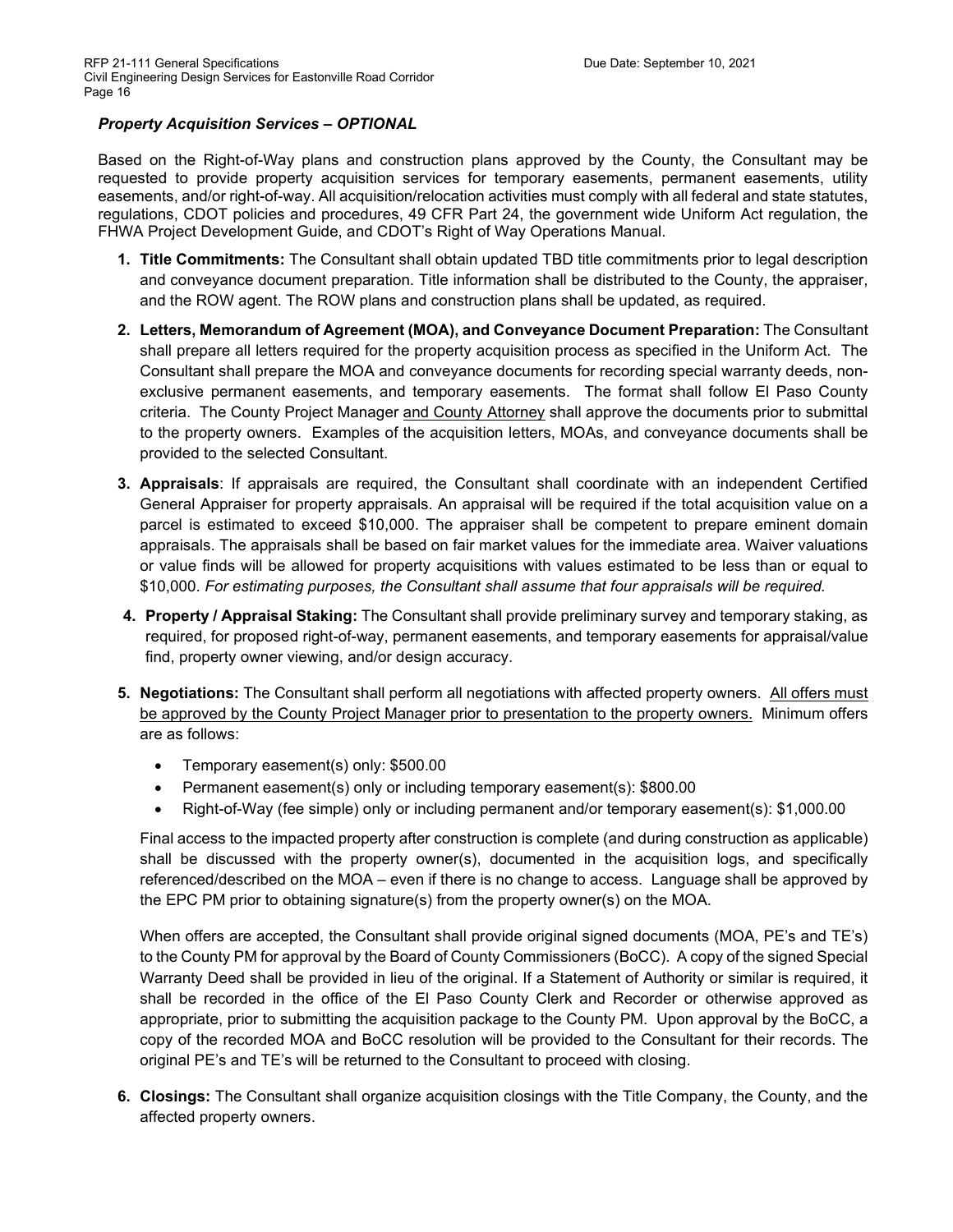- a. The Consultant shall ensure that the property owner has paid all prior year(s) taxes and current year prorated taxes prior to, or at closing, for Right-of-Way and/or Permanent Easement acquisitions on behalf of the County.
- b. The Consultant shall obtain partial lien releases for land encumbrances for all acquisitions that include Right-of-Way. Subordination agreements shall be obtained for Permanent easement(s) only or that also include Temporary easement acquisitions on behalf of the County.
- c. Coordination with the County Attorney will be required to obtain County signatures on closing documents.
- d. The Consultant shall provide title insurance for each parcel requiring Right-of-Way and/or permanent easement acquisition on behalf of the County.
- e. All fees associated with partial releases, subordination agreements, closing costs, and title insurance shall be invoiced through the Consultant for reimbursement by the County. El Paso County recording fees shall be waived.
- **7. ROW & Easement Status Report:** The Consultant shall keep a ROW and easement status report spreadsheet including, but not limited to the following: all pertinent property information, type, area, and status of the acquisition, milestone dates, negotiation details, and next steps with an anticipated timeline. Anticipated costs for property and other negotiated items shall be included. An electronic example copy will be provided by the County if requested. The updated report shall be presented to the County Project Manager on a weekly basis, as appropriate. Bi-weekly meetings shall be anticipated.

## *Bid Process and Construction Phase Services – OPTIONAL*

The Consultant shall provide Bid Process and Construction Phase support services, as required. The need and extent of such services will be determined during the final design phase. The Consultant should describe its ability and experience in performing such duties in the proposal submittal. The support services are anticipated to include the following:

- **1. Attend Pre-Bid Conference:** The Consultant shall attend the construction pre-bid conference with the County Project Manager, County Procurement and Contracts, and prospective bidders, and provide support as required.
- **2. Respond to Requests for Information (RFI):** Upon advertisement of the Project for construction, the Consultant shall make available services as requested to assist in the evaluation of construction and the resolution of construction problems that may arise during the construction of the Project. The Consultant shall respond in a timely fashion to questions and requests for clarification related to the design. All responses are to be coordinated through the County Construction Project Manager.
- **3. Shop Drawing and Submittal Reviews:** The Consultant shall provide a list of all submittals required by the contract documents, track the submittal and approval process, and provide timely comment/approval based on the review of submittals and shop drawings for conformance with the contract documents and compliance with the provisions of the CDOT *Standard Specifications for Road and Bridge Construction*, in connection with this work.
- **4. Meetings:** The Consultant may be requested to attend job meetings with the contractor and County Construction Project Manager and shall support the County in providing clarification and design input to questions about the design or in addressing field related problems that require design input.
- **5. As-built drawings:** Upon completion of Project construction, the Consultant shall utilize the redlines provided by the Construction Manager to create electronic as-built plans. One (1) original 11x17 as-built plan set shall be provided to the County. As-built construction plans and final ROW plans shall be digitally produced in AutoCAD Civil 3D, version TBD, unless otherwise approved. All files shall be submitted to the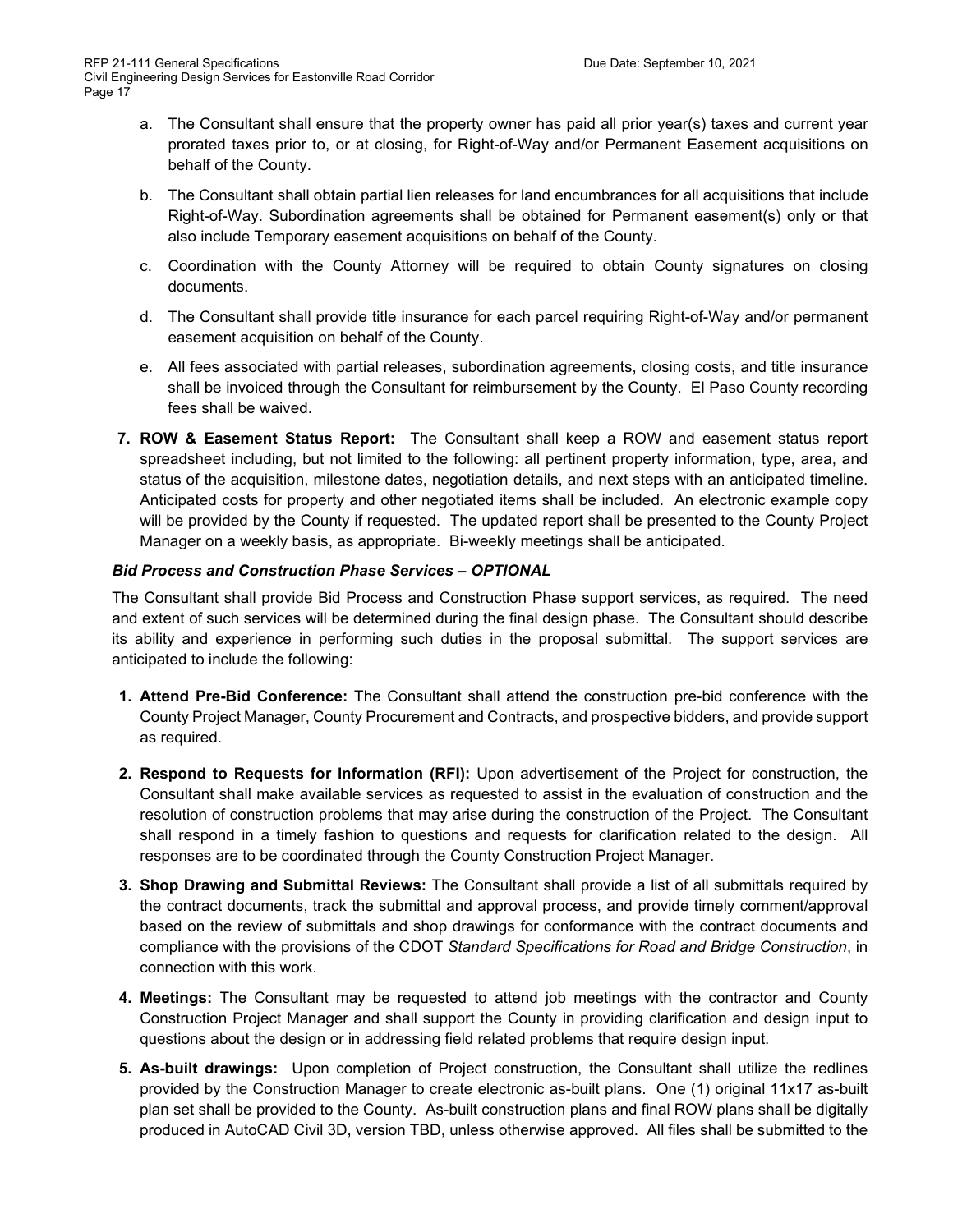County via shared link, thumb drive or on CD. They shall be indexed and include a table of contents for the files. All files with cross-referenced files (xrefs) shall have those xrefs identified in the index for each drawing file applicable. All drawing ".DWG files", ". TIN" files, and other files pursuant to designing the work produced shall be included and properly indexed.

**6. Post-Construction Survey:** Upon completion of property acquisition, the PLS of record shall set final permanent pins for new right-of-way and permanent easements, as required. The Consultant shall update the ROW plans, and the PLS of record shall sign and seal and record the final ROW plans with El Paso County.

# **III. INVOICING AND PAYMENT**

Payment will be made as specified in the PPRTA Services Contract. An itemized invoice with supporting documentation must be submitted to the County Project Manager and approved by County staff prior to payment. Supporting documentation may include timesheets, receipts, sub consultant invoices, travel log or other similar documents. County staff will process all payment requests for approval through El Paso County administrative personnel. In addition to the aforementioned supporting documentation, the County requests a cover letter/progress report outlining a summary of performed services and upcoming tasks and an approved current schedule be submitted with each invoice. This schedule should be coordinated with and approved by both County and Consultant prior to its submittal with the invoice.

- A. The County will reimburse the Consultant's reasonable, allocable, allowable costs of performance of the Work, not exceeding the maximum agreed total amount. To be eligible for reimbursement, costs by the Consultant shall be:
	- 1. in accordance with the terms and conditions of the contract;
	- 2. billing rates for the prime Consultant and its subconsultant(s) shall be in accordance with the contract;
	- 3. necessary for the accomplishment of the Work;
	- 4. reasonable in the amount for the goods and services provided;
	- 5. actual net cost to the Consultant (i.e., the price paid minus any refunds, rebates, or other items of value received by the Consultant that have the effect of reducing the cost actually incurred);
	- 6. incurred for Work performed after the effective date of this contract;
	- 7. satisfactorily documented:
		- All allowable costs charged to the Project shall be supported by properly executed payrolls, time records, invoices, contracts, or vouchers evidencing in detail the nature of the charges.
		- Any check or order drawn up by the Consultant, including any item which is or will be chargeable against the project account, shall be drawn up only in accordance with a properly signed voucher then on file in the office of the Consultant, which will detail the purpose for which said check or order is drawn. All checks, payrolls, invoices, contracts, vouchers, orders, or other accounting documents shall be clearly identified, readily accessible, and to the extent feasible, kept separate and apart from all other such documents.
- B. The Consultant shall prepare and submit to the County, no more than monthly, charges for costs incurred relative to the Project:
	- 1. Invoices shall include the contract number, purchase order number, "Pay Request Number", a description of the services performed, the dates of performance and the amounts, description of reimbursable expenses, and any other project specific information requested by the County. There should be a summary of accounting to include: initial contract amount, additional amount(s) added to contract via change order, amount previously billed, amount billed with current invoice, total amount billed to date including current billing and amount remaining in the contract.
	- 2. Invoices shall include a status report that briefly summarizes the work completed within the invoiced pay period and anticipated work for the next month.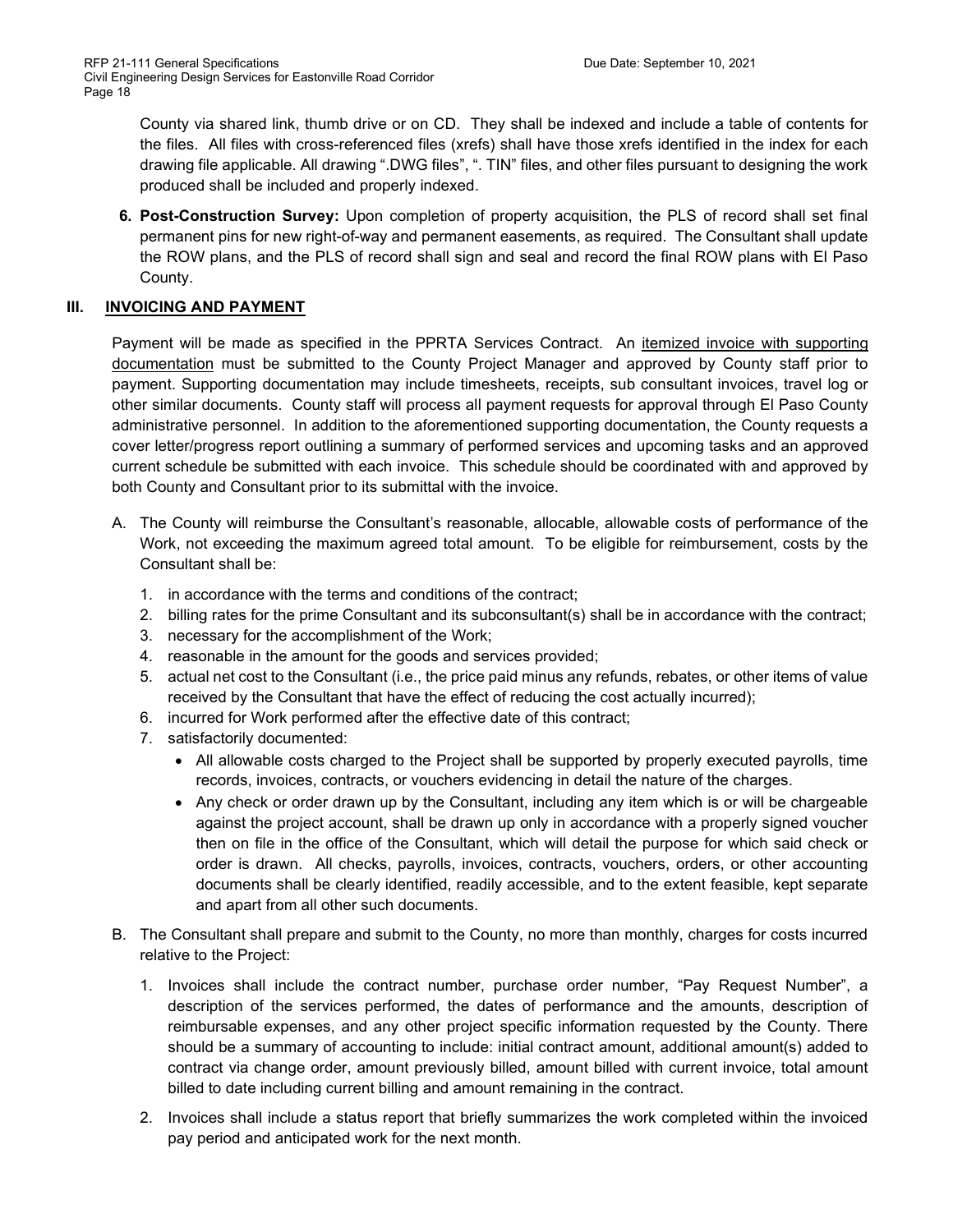- 3. If personnel (title and/or name) that is not listed on the contract approved rate sheet is used on the Project, the Consultant shall provide a brief introduction of the employee including their Name, Title, billable rate and short description of their previous work, on-going work and/or future work on the Project. This information shall be included on the Status Report sheet.
- 4. Invoices shall be signed by the Project Manager prior to submittal to the County.
- C. To be eligible for payment, billings must be received within 30 days after the period for which payment is being requested and final billings on this contract must be received by the County within 30 days after the end of the contract work.

## **IV. PROPOSAL PROCESS AND SELECTION**

### **A. PRE-PROPOSAL CONFERENCE**

There will be a **VOLUNTARY PRE-PROPOSAL CONFERENCE** held on **Thursday, August 26, 2021 at 10:00 AM (MT) at 3275 Akers Drive.** When attending the Pre-Bid Conference, the attendee should bring his/her business card. This pre-proposal conference is not mandatory; however, it is strongly recommended that interested parties attend, to have questions answered.

## **B. INQUIRIES**

Questions related to this Request for Proposals (RFP) must be directed to Becky Schaffstein, CPPB, Procurement Specialist, Contracts & Procurement Division at 719-332-7634 or by email to: [beckyschaffstein](mailto:beckyschaffstein@elpasoco.com)[@elpasoco.com.](mailto:beckyschaffstein@elpasoco.com) **Final questions are due no later than 12:00 PM (MT), Friday, August 27, 2021 submitted in writing via Rocky Mountain E-Purchasing System.** If needed, written responses to those questions shall be published as an addendum after the final questions are due. Do not contact any other individual regarding this RFP other than the Procurement Specialist listed above.

### **C. PROPOSAL SUBMITTAL**

Proposals must be submitted through Rocky Mountain E-Procurement System by no later than **12:00 PM (MT), Friday, September 10, 2021**. **[www.rockymountainbidsystem.com](http://www.rockymountainbidsystem.com/)**.

Contractor s shall submit three .pdf files: The County prefers the .pdf files to be searchable. Contractor s must follow the naming convention as described below.

Technical Proposal: Company Name RFP # Tech. Example (ABC Cleaning 21-001 Tech) Fee Proposal: Company Name RFP # Fee. Example (ABC Cleaning 21-001 Fee) Public Copy: Company Name RFP # Public. Example (ABC Cleaning 21-001 Public)

Public Copy will be available for public inspection and should not contain any information that the Contractor deems confidential and proprietary.

Proposals shall be signed by an authorized representative of the Contractor. Failure to submit the information requested may result in the El Paso County Contracts & Procurement Division requiring prompt submission of missing information and/or giving a lower evaluation of the proposal. The Contracts & Procurement Division may reject proposals which are substantially incomplete or lack key information.

By submitting a proposal, you represent that you have (1) thoroughly examined and become familiar with the scope of services outlined.

The following items must be included in the proposal in the order listed herein:

1. **The Response Checklist (form included in this RFP package).**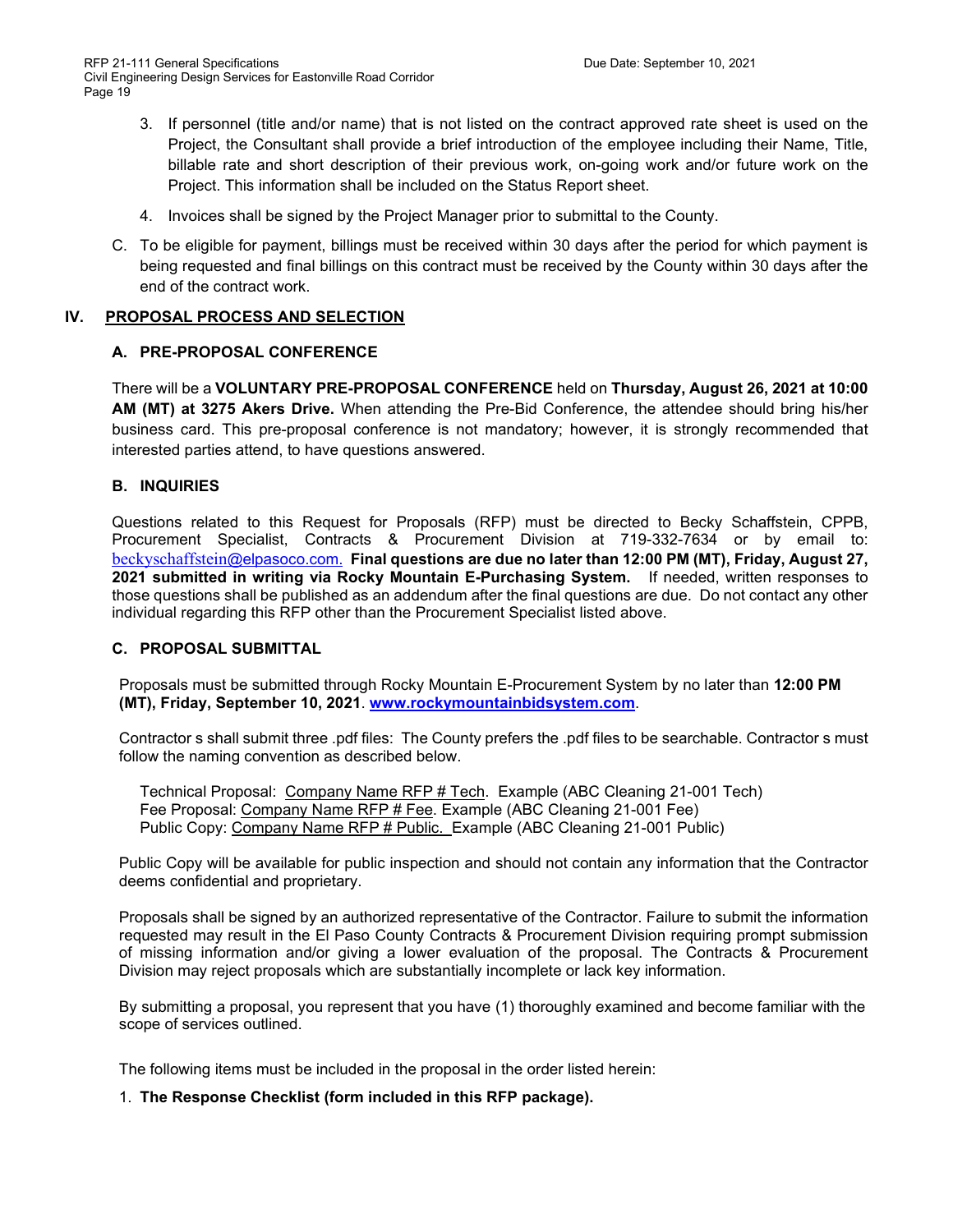- 2. **Each Addendum acknowledgement signed for each addendum issued. The Addendum content does not need to be attached, just the acknowledgement page.**
- 3. **Qualification Statement.**
- 4. **Specimen Copies of requested insurance certificates**.
- 5. **Project Plan:** Project Plan shall be printed on both sides of the paper, divided into appropriate sections, and information submitted shall be comprehensive, concise and easily found. The following information must be included in the Project Plan, *in the order listed*:
	- a. Cover Letter: Include the following elements of information in the letter as a minimum:
		- RFP number and project name.
		- Statement that the firm is qualified to perform the work.
		- Certification statement that the information and data submitted is true and complete to the best knowledge of the individual signing the letter.
		- Name, telephone number, e-mail address, and fax number of the individual to contact regarding the submittal.
		- The signature of an authorized principal, partner, or officer of the firm.
		- *Maximum of one page in length (excluding the reservations, conditions, constraints or exceptions)*
	- b. State any reservations, conditions, constraints or exceptions to El Paso County's standard Professional Services Contract or exception to the any items addressed in this document. If none, please state none. Separate page(s) may be included as required. If separate page(s) are included, an "Exceptions" section must be included and clearly marked in the proposal.
	- c. Ability of the Company to meet or exceed the requirements defined in the RFP (requested information may be combined as applicable):
		- i. Company history, stability, and financial standing:
			- Provide a brief description of your firm including location(s), office locations, size of firm, and financial stability (annual public reports or private financial statements shall be included in an appendix or under separate cover; private financial information will be kept confidential by the County).
			- Summarize/list the Company's applicable qualifications and/or certifications. The County may request proof of the listed certifications prior to performing work.
			- *Maximum of one page in length.*
		- ii. Describe/summarize the Company's relevant experience. Include a maximum of 3 relevant projects with similar services, timelines and/or magnitudes, as applicable.
			- Generally, describe project scope and services provided.
			- Specifically identify key personnel and/or subconsultants involved in the similar projects and their roles and responsibilities.
			- *Maximum of two pages in length.*
		- iii. References:
			- Provide 3 minimum, 5 maximum references where your firm provided similar services. It is preferred that representatives of El Paso County not be provided as references.
			- Provide: Firm names, contact names and titles, phone numbers, and email addresses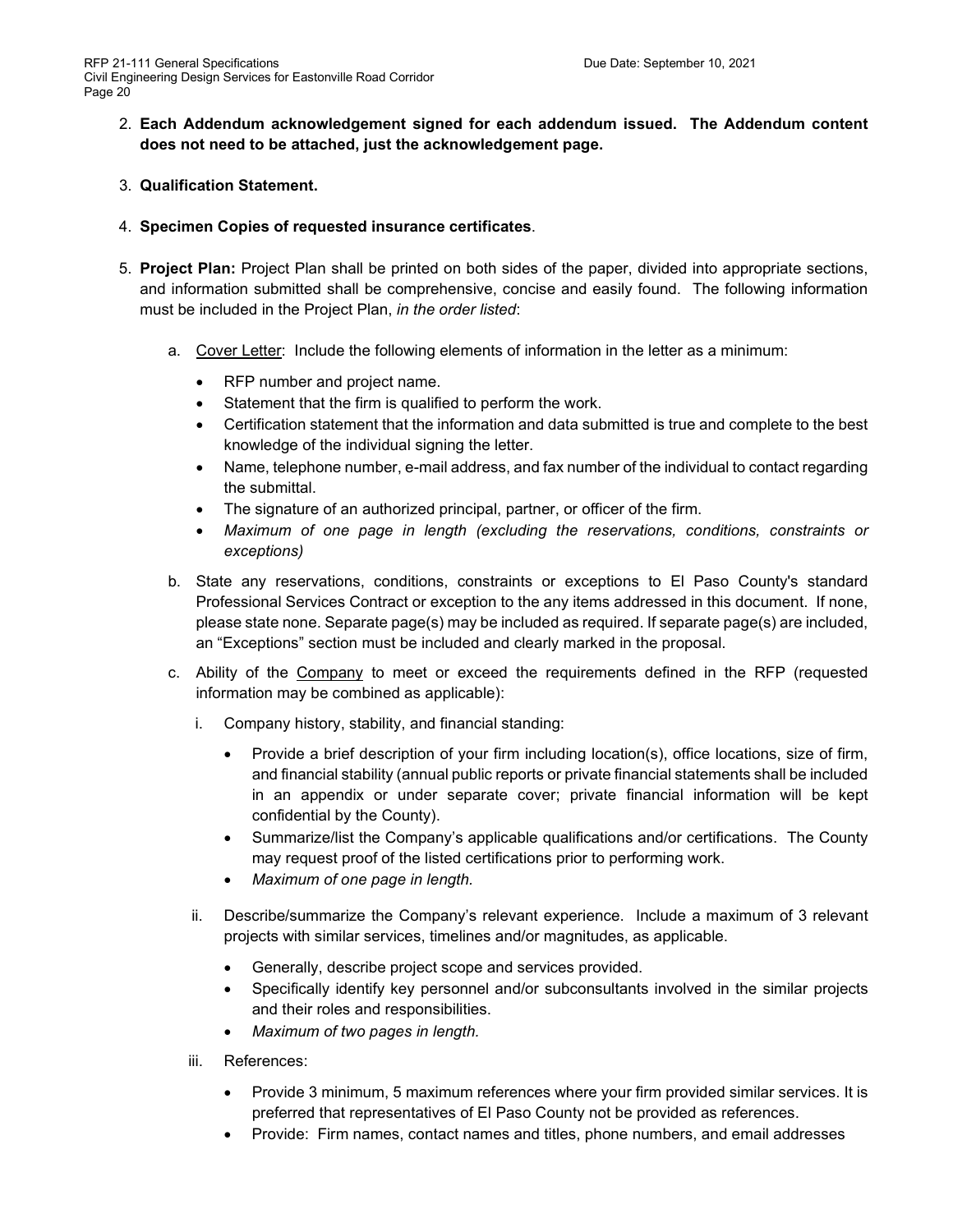- Summarize type of service(s) provided and past performance.
- *Maximum of two pages in length*
- d. Ability of the Company's Key Personnel to meet or exceed the requirements defined in the RFP:
	- i. Describe number and nature of professional staff available for this Project.
	- ii. Provide an organization chart with anticipated staff and Key Personnel that will be assigned to the Project.
	- iii. Provide current and projected workload of Key Personnel
	- iv. Describe/summarize Key Personnel's relevant experience.
		- Include relevant projects with similar services, timelines and/or magnitudes, as applicable. (This may include experience with a different Company.)
		- Generally, describe project scope and key personnel's role in the project.
	- v. Provide a list of subconsultants that will be used for the proposed work and describe the scope of work that will provided by each subconsultant. If no subconsultants will be used, state such.
		- Describe/summarize each subconsultant's relevant experience. Include a maximum of 3 relevant projects with similar services, timelines and/or magnitudes, as applicable.
			- o Generally, describe project scope and services provided.
			- o Specifically identify key personnel involved in the similar project.
	- vi. Summarize/list applicable qualifications, licenses, training and/or certifications of Key Personnel. The County may request proof of the listed training, certifications, and/or licenses prior to performing work.
	- vii. Resumes for Key Personnel may be included if additional information is deemed necessary. If included, resumes shall be located in an appendix and referenced in the proposal as applicable. *Maximum one (1) page per resume*.
	- viii. *Excluding the brief resumes and organization chart, the information provided in response to this item shall not exceed four (4) pages*.
	- ix. *Requested information may be combined as applicable*
- e. Understanding and approach:
	- i. Acknowledge that proposer will provide all services described in the RFP. Elaborate and/or clarify as applicable
	- ii. Provide a summary narrative describing the Company's understanding and approach for completing the proposed work as described in this RFP:
		- Describe available services and associated support/resources
		- Clearly identify the Company's and Key Personnel's responsibilities for each project
		- Provide a clear understanding of each project and how they will be managed
		- Provide a clear understanding of the Falcon Project requirements with respect to federal funding
		- Describe your unique approach to management of both projects (i.e., budget, schedule, other)
		- Provide an overall estimated schedule to include key tasks and milestones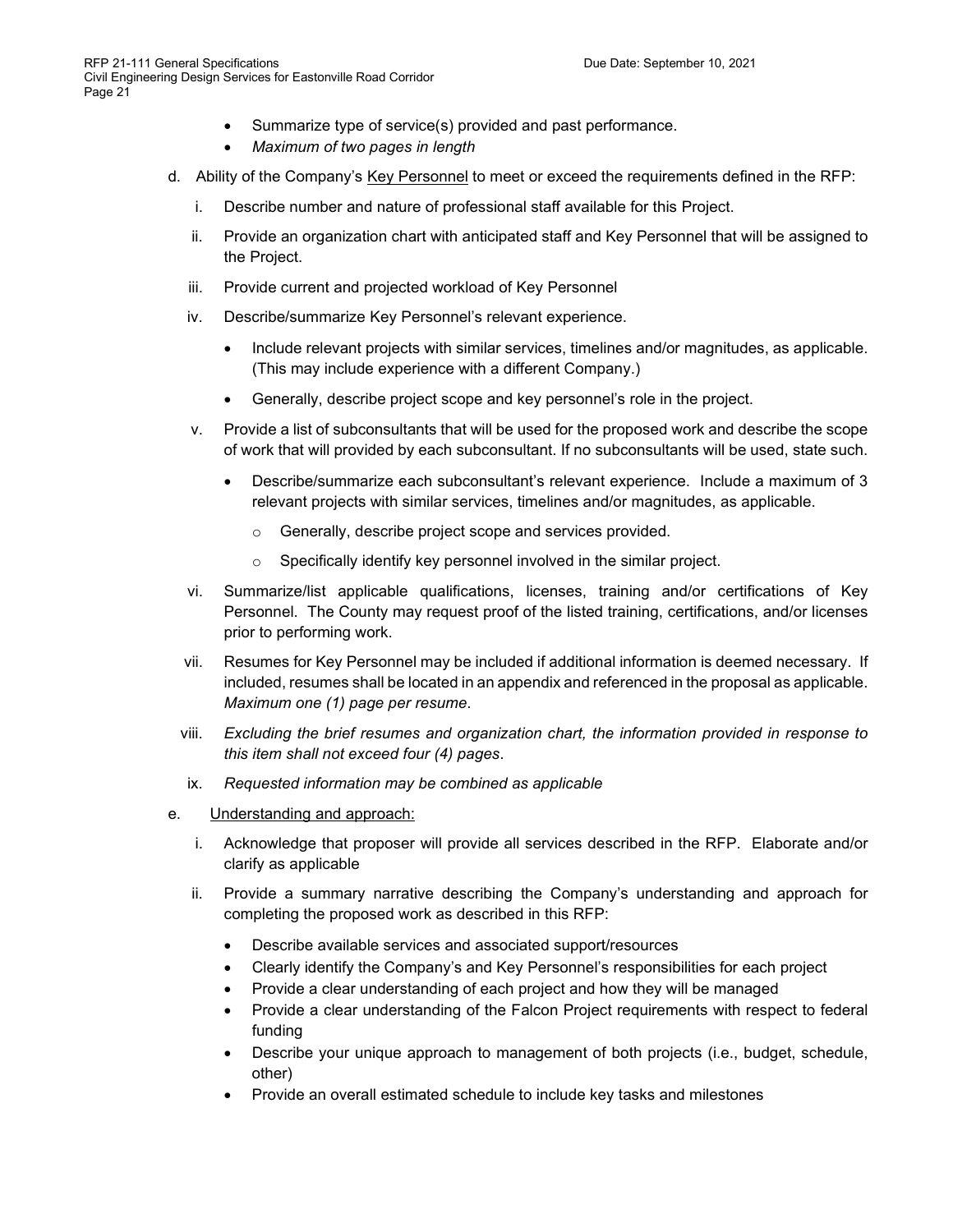- Provide a clear understanding of the anticipated impacts to the public and communication needs with respect to residents, businesses, local traffic, commuter traffic etc. and how these impacts will be mitigated
- Address any other responses requested by this RFP
- iii. Provide a narrative and/or exhibits describing your innovative or unique approach to completing the project requirements and solving project issues (i.e., constraints with respect to design, property acquisition, utilities, environmental, roadway, drainage, other).
- iv. Include / attach subconsultant's proposal / scope of work / understanding (fees shall be separate).
- v. Clearly describe / define / provide calculations for how the proposer is estimating the number of hours required per task for each person listed on the fee proposal (Example: John Doe is estimated to provide observation for an average of 10 hours per day for 25 working days for a total of 250 hours).
- 6. **Fee Proposal (Submitted Separately):** Fee/rate/cost schedule for services proposed must include the following at minimum:
	- a. Submit by task, labor category/title, associated rate, and estimated hours per task. Include "all" anticipated labor categories/titles that may be used on the Project. Number of hours per task per person shall correlate with the narrative requested in Section IV.D.5.e.v. above.
		- Include names of Key Personnel with their title, rate, and hours.
		- In addition, submit a comprehensive rate sheet with labor categories / titles and associated billable rates for all positions that are forecasted to be working on this Project. Specific names (other than those specified in the Fee Schedule) for each title are not required. The final approved rate sheet will be included in the contract. A separate rate sheet from the schedule of services is anticipated.
	- b. Hourly rates, unit rates, and markups shall be a fixed rate and not a range.
	- c. Hourly rates, unit rates, and markups not included as part of the Consultant's original fee schedule will not be considered.
	- d. A multiplier on personnel rates for overtime/off-hours work or field work conducted using upgrade levels of personal protection (i.e., Level C, B, or A) will not be considered.
	- e. Non-labor expenses shall be listed at cost (no loading on non-labor).
	- f. Mileage will be paid at the approved Federal rate. This rate will be specified in the fee proposal and will be included in the contract.
	- g. List any additions in Miscellaneous Expenses be specific.
	- h. Unit rates for Consultant owned equipment not listed will be accepted as long as the items are included as part of the Consultant's original fee schedule submitted in response to the RFP.
	- i. Attach subconsultant proposal and fee estimates all above requirements apply
	- j. Total (not to exceed) project cost

**Fees and rates must be good for a minimum of one (1) year.** Rate changes must be pre-approved and are typically limited to re-evaluation with Contract Amendments. Any requested adjustment shall be fully documented and submitted, in writing, to the County at least sixty (60) days prior to the requested adjustment date. Fees and/or rates shall be considered for an adjustment only if adjustments occurred in the industry. Such adjustments shall be based on the latest yearly percentage change in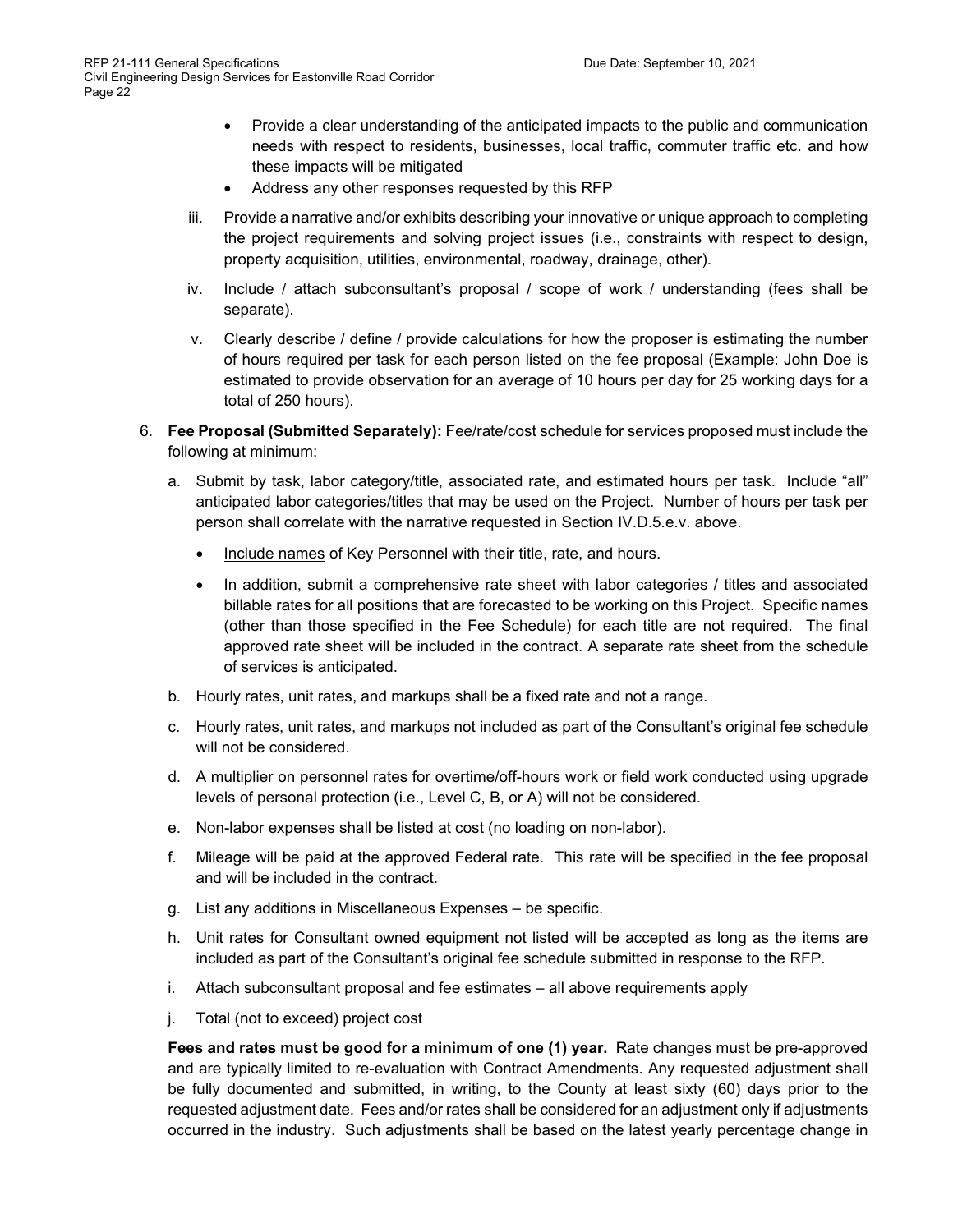the Denver-Boulder-Greeley Consumers Price Index (CPI) as published by the Bureau of Labor Statistics, U.S. County of Labor, and increases shall not exceed three percent (3%). The yearly increase or decrease in the CPI shall be the latest Index published and available for the prior 12 months, ending in the month that the adjustment was requested. Increases claimed by the Consultant in accordance with this formula must be documented by the Consultant to the County's satisfaction. The County may, after examination, refuse to accept the adjusted costs if they are not properly documented, or considered to be excessive, or if decreases are considered to be insufficient.

7. **Non-Collusion Affidavit:** The County reserves the right to request and inspect documentation from CONTRACTOR supporting good-faith and compliance actions taken in accordance with the foregoing requirements. CONTRACTOR shall upon request from the County, provide all such documentation within the time specified by the County.

## **D. INSURANCE REQUIREMENTS**

For proposal purposes, Contractor s must submit specimen copies of certificates of insurance for professional and general liability and workers' compensation, as referenced on the Response Checklist. The successful CONTRACTOR will be required to provide original certificates for Professional Liability, Comprehensive General Liability, Automobile Liability, any specialized liability required by the nature of the work, prior to commencing work, at its own expense, **naming El Paso County as additional insured**, along with an original Workers' Compensation certificate, both with a 30-day cancellation notice, and maintain such coverage for the duration of the proposal award/contract.

### **See attached Insurance Checklist - Appendix C for required insurance and limits for this solicitation.**

## **E. ORAL PRESENTATIONS / INTERVIEWS**

Firms submitting a proposal in response to this RFP maybe required to give a presentation of their proposal and software in an interview session with the Evaluation Committee. Additional technical and/or cost information may be requested from any firm by the Evaluation Committee prior, during or after the interview for clarification purposes, but in no way will change the original proposal submitted. Interviews are at the option of the Evaluation Committee and may or may not be conducted.

# **F. EVALUATION AND AWARD PROCESS**

The Evaluation Committee will evaluate all proposals received for completeness and the Contractor 's ability to meet all specifications as outlined in this RFP. The committee may then short list for interviews the specific firms whose proposals best meet all the criteria required. The negotiations and award process will follow the procedures as outlined in the "INSTRUCTIONS FOR SUBMITTING PROPOSALS".

Issuance of this RFP and receipt of proposals does not commit the County to award a purchase order or contract. The County reserves the right to postpone opening, to accept or reject any or all proposals received in response to this RFP, or to negotiate with other than the highest ranked Contractor should negotiations with the highest ranked Contractor be terminated, or to cancel all or part of this RFP.

# **G. SELECTION CRITERIA**

The following factors (listed in order of priority) will be considered when evaluating each proposal.

- 1. Ability of the Company's Key Personnel to meet or exceed the requirements defined in this RFP
- 2. Understanding and approach
- 3. Ability of the Company to meet or exceed the requirements defined in this RFP
- 4. Cost
- 5. Reservations, conditions, and constraints.
- 6. Completeness of the response to this RFP.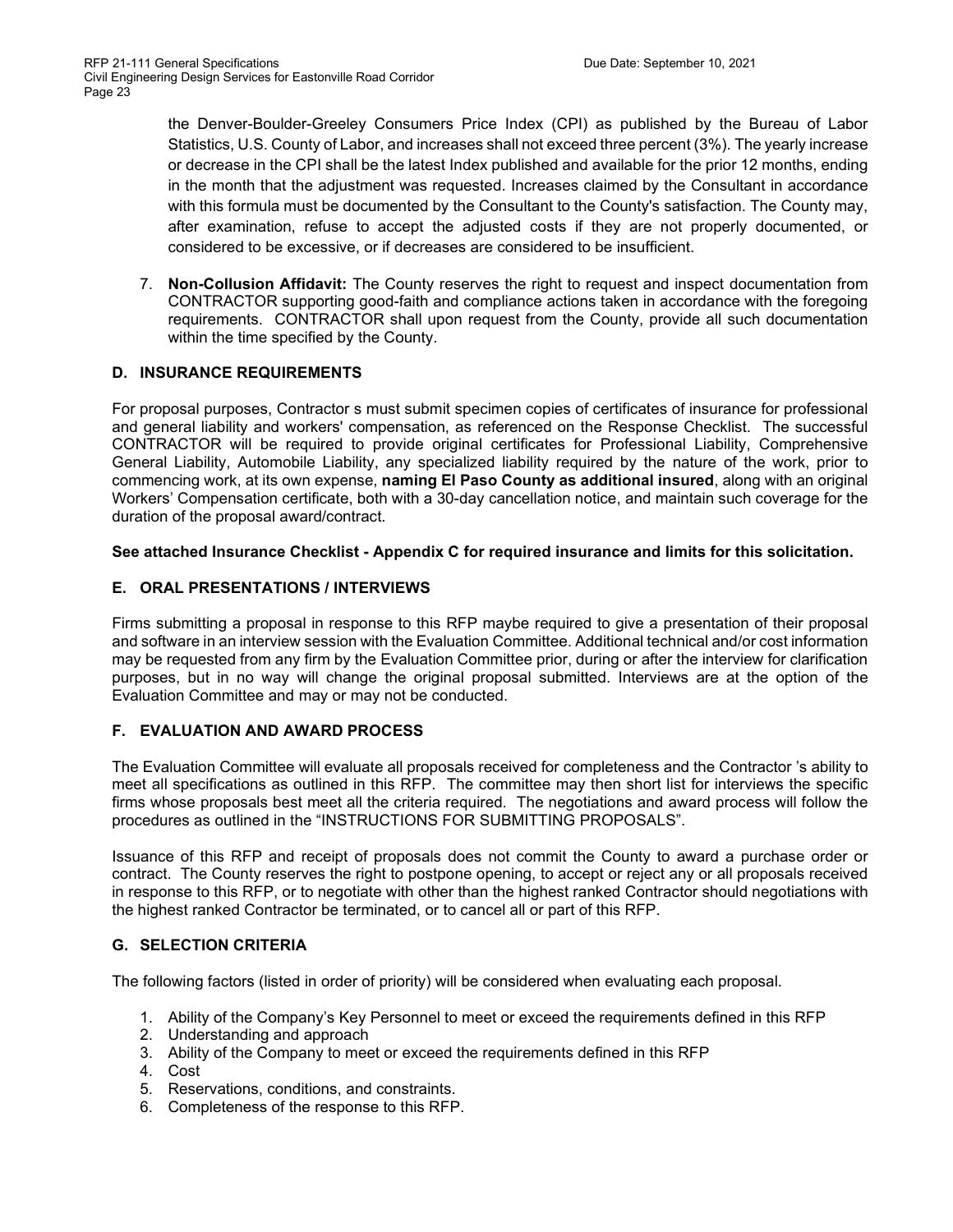# **H. TERM OF CONTRACT**

The term of the contract will be from date of award through project completion. Any contract awarded between El Paso County and the successful firm will consist of a Firm-Fixed Price (FFP) or Cost-Plus Fixed Fee Services Contract (at the sole discretion of the County) signed by parties, this RFP and any addendums, the submitted proposal, negotiations, the resulting Purchasing Order, and original certificates of insurance.

**If Proposer does not agree with any terms or conditions of the County's standard Contract or any items in this document, the Contractor must present its exceptions with its proposal**. If no concerns are expressed by Contractor, the County shall consider that all terms and conditions of the standard contract will control. El Paso County reserves the right to reject proposals based upon exceptions to its standard contract, Supplemental Contract Provisions and/or terms and conditions.

A proposal shall be disqualified and rejected by the County if the price in the proposal was not arrived at independently without collusion, consultation, communication, or agreement as to any matter relating to such prices with any other Contractor, County employee, or any competitor.

The Contractor is prohibited from submitting multiple proposals in a different form (i.e., as a prime CONTRACTOR and as a sub-consultant to another prime CONTRACTOR). Submittal of multiple proposals in different form may result in the disqualification of all Contractor s associated with a multiple proposal.

Should any such prohibited action stated above in this section be detected any time during the term of the Contract, such action shall be considered a material breach and grounds for Contract termination. By submitting their proposal, the Contractor certifies that they are not currently debarred or suspended from submitting bids or proposals for federal contracts on the System for Award Management (SAM) Exclusions) database and/or any agency of El Paso County, Colorado and/or the State of Colorado, nor are they an agent of any person or entity that is currently debarred from submitting bids or proposals on contracts by Federal, El Paso County, Colorado, or the State of Colorado.

Further, CONTRACTOR and authorized sub-consultants affirm they are registered on sam.gov and are not presently excluded from participation, debarred, suspended, proposed for debarment, declared ineligible, voluntarily excluded, or otherwise ineligible to participate in a federal payment program by any federal or State of Colorado department or agency. If CONTRACTOR or sub-consultant, or any of their respective employees or authorized agents, is excluded from participation, or becomes otherwise ineligible to participate in any such program during the term of this contract, County will notify the State in writing within three (3) days after such event. Upon the occurrence of such event, whether or not such notice is given to County, the County, in its sole discretion, reserves the right to immediately cease contracting with CONTRACTOR and terminate this contract without penalty to the County.

# **V. ATTACHMENTS**

- 1. Project Vicinity Map
- 2. Eastonville Road Traffic Impact Study & Conceptual Design Report (3 separate files)
- 3. Professional Service Contract-PPRTA
- 4. Instructions for Submitting Proposals
- 5. PPRTA Special Funding Provisions
- 6. Appendix C-Insurance Checklist
- 7. Non-Collusion Affidavit (included in RFP)
- 8. Qualification Statement (included in RFP)

Any questions regarding this RFP should be directed to Becky Schaffstein, Contracts & Procurement Division by e-mail to [beckyschaffstein@elpasoco.com.](mailto:beckyschaffstein@elpasoco.com)

> *Becky Schaffstein, CPPB* PROCUREMENT SPECIALIST II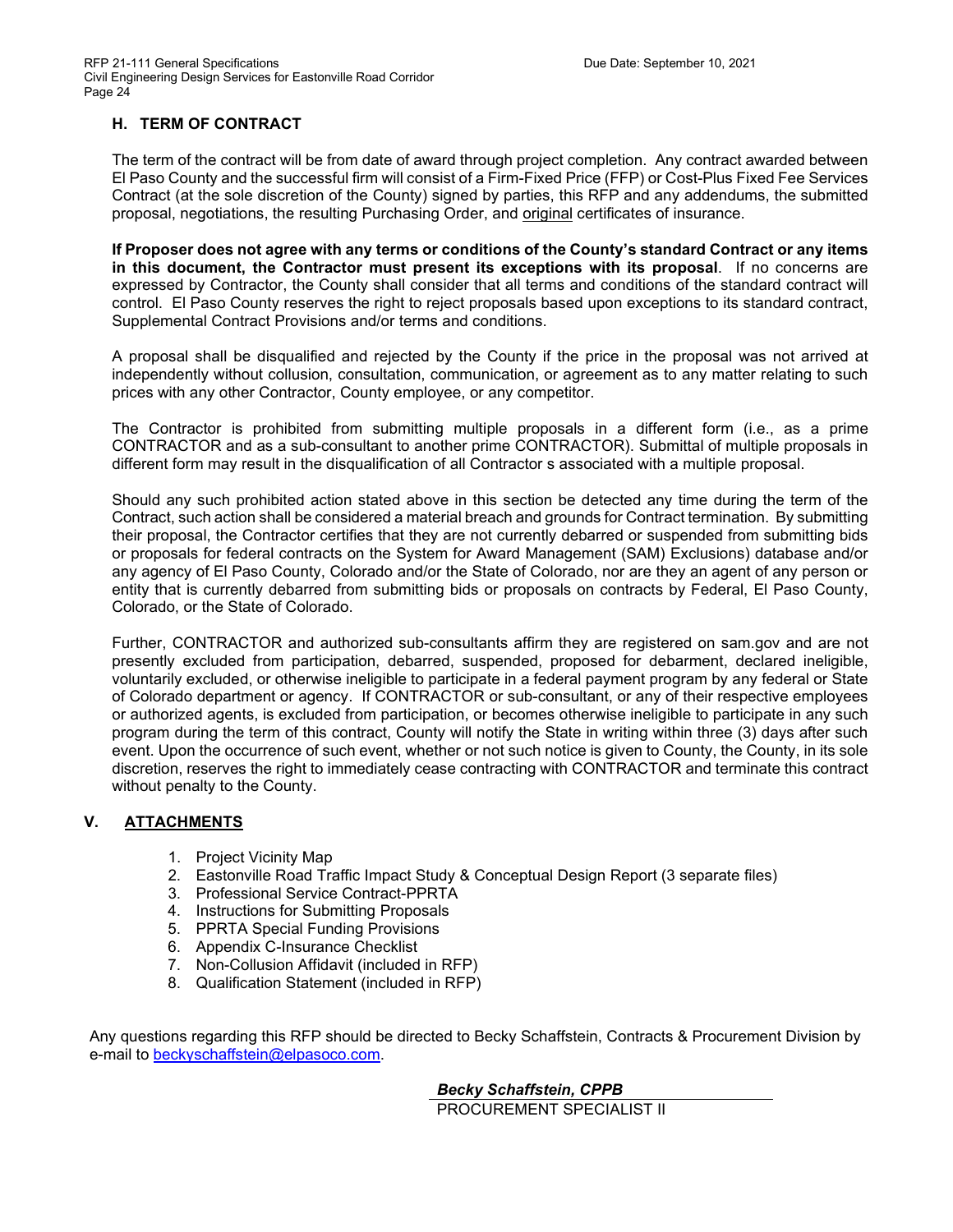RFP No. 21-111 Civil Engineering Design Services for Eastonville Road Corridor Qualification Statement Page 1

### **EL PASO COUNTY CONTRACTS & PROCUREMENT DIVISION**

#### **PROPOSER'S QUALIFICATION STATEMENT**

#### **FOR**

## **CIVIL ENGINEERING DESIGN SERVICES FOR EASTONVILLE ROAD CORRIDOR**

This statement will provide information which will enable the County to evaluate the qualifications of your firm and staff with regard to the requirements of this Request for Proposal.

Please complete this form in its entirety and submit it along with the other required proposal documents. If there is not enough room on the form to answer the questions, attach additional pages if necessary.

| (PRINT or TYPE):<br><b>FIRM NAME:</b>                                                                                   |                                |
|-------------------------------------------------------------------------------------------------------------------------|--------------------------------|
| ADDRESS:                                                                                                                |                                |
| CITY, STATE, ZIP:                                                                                                       |                                |
| AUTHORIZED REPRESENTATIVE:                                                                                              |                                |
| TITLE:                                                                                                                  |                                |
| <b>AUTHORIZED REP. SIGNATURE:</b>                                                                                       |                                |
| FAX:<br>PHONE:                                                                                                          |                                |
| E-MAIL:                                                                                                                 |                                |
| 1. TYPE OF BUSINESS:                                                                                                    | 2. TYPE OF LICENSE & LOCATION: |
| <b>CORPORATION</b><br><b>INDIVIDUAL</b>                                                                                 |                                |
| <b>PARTNERSHIP</b><br><b>JOINT VENTURE</b>                                                                              |                                |
| OTHER:                                                                                                                  |                                |
|                                                                                                                         |                                |
| 3. TYPE OF SERVICE TO BE PROVIDED FOR RFP:                                                                              |                                |
|                                                                                                                         |                                |
|                                                                                                                         |                                |
| 4. NUMBER OF YEARS IN BUSINESS:                                                                                         |                                |
| 5. ON A SEPARATE SHEET, PROVIDE A BRIEF HISTORY OF YOUR FIRM, STAFF SIZE, AND                                           |                                |
| EXPERIENCE. SUBMIT A RESUME FOR THE PROJECT MANAGER AND EACH KEY PERSONNEL<br>ASSIGNED TO THIS PROJECT.                 |                                |
| 6. WHAT OTHER NAME(S) HAS YOUR COMPANY OPERATED UNDER:                                                                  |                                |
|                                                                                                                         |                                |
|                                                                                                                         |                                |
|                                                                                                                         |                                |
|                                                                                                                         |                                |
| 7. HAVE YOU OR YOUR FIRM EVER FAILED TO COMPLETE ANY WORK AWARDED TO<br>YOU?<br>NO.<br><b>YES</b><br>IF "YES", EXPLAIN: |                                |
|                                                                                                                         |                                |
|                                                                                                                         |                                |
|                                                                                                                         |                                |
|                                                                                                                         |                                |

8. HAS ANY OFFICER OR PARTNER OF YOUR ORGANIZATION EVER BEEN AN OFFICER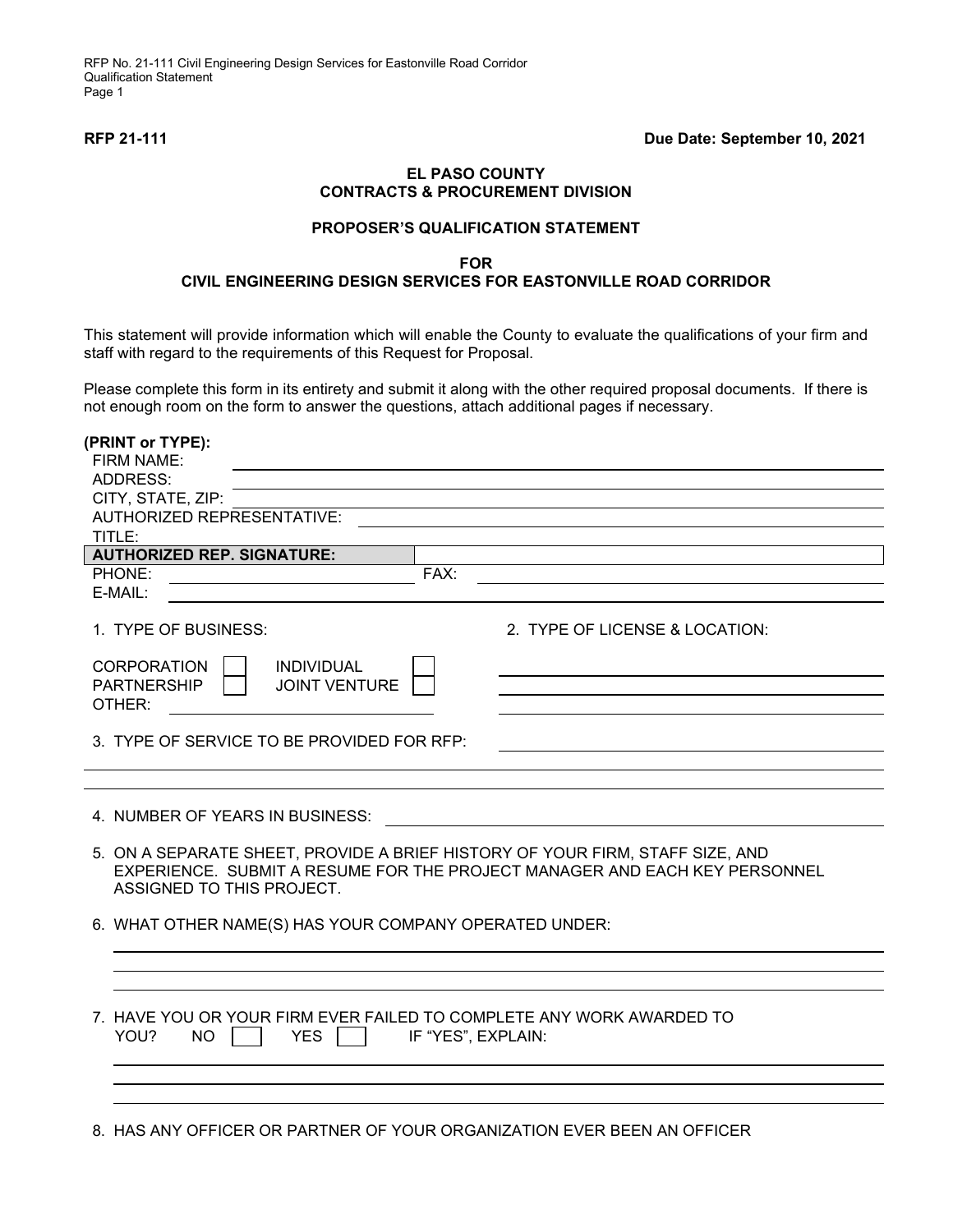RFP No. 21-111 Civil Engineering Design Services for Eastonville Road Corridor Qualification Statement Page 2

| OR PARTNER OF ANOTHER ORGANIZATION THAT FAILED TO COMPLETE A<br>CONTRACT WITHIN THE LAST FIVE (5) YEARS?<br><b>NO</b><br><b>YES</b><br>IF "YES", EXPLAIN:                                                                                                                                                                                                                                                                                                                                                                                                                                                                                                                                                                 |
|---------------------------------------------------------------------------------------------------------------------------------------------------------------------------------------------------------------------------------------------------------------------------------------------------------------------------------------------------------------------------------------------------------------------------------------------------------------------------------------------------------------------------------------------------------------------------------------------------------------------------------------------------------------------------------------------------------------------------|
| 9. HAS YOUR FIRM OR ANY PARTNERS OR OFFICERS EVER BEEN INVOLVED IN ANY<br><b>YES</b><br>IF "YES", EXPLAIN:<br><b>BANKRUPTCY ACTION?</b><br><b>NO</b>                                                                                                                                                                                                                                                                                                                                                                                                                                                                                                                                                                      |
| 10. ARE YOU PRESENTLY INVOLVED IN ANY LITIGATION WITH AN OWNER OR OTHER<br><b>NO</b><br><b>YES</b><br>IF "YES", EXPLAIN TYPE,<br>GOVERNMENT AGENCY?<br>KIND, PLAINTIFF, DEFENDANT, ETC., AND STATE THE CURRENT STATUS:                                                                                                                                                                                                                                                                                                                                                                                                                                                                                                    |
| 11. BANK REFERENCE:<br>ADDRESS:<br>PHONE:<br>CONTACT:                                                                                                                                                                                                                                                                                                                                                                                                                                                                                                                                                                                                                                                                     |
| 12. LIST THREE (3) SIMILAR PROJECTS (LOCAL OR STATE-WIDE, OTHER THAN THE COUNTY)<br>FROM THE LAST FIVE (5) YEARS - INCLUDE LOCATION OF PROJECT, CONTACT NAME, ADDRESS,<br>TELEPHONE NUMBER, AND SIZE OF PROJECT (CONTRACT AMOUNT):<br>NOTE: DETAILED INFORMATION ON THESE PROJECTS MAY ALSO BE REQUESTED IN THE RFP<br><b>PACKAGE</b><br>1.<br>2.<br>3.                                                                                                                                                                                                                                                                                                                                                                   |
| 13. LIST CURRENT SIMILAR PROJECTS (LOCAL OR STATE-WIDE) UNDER CONTRACT-<br>INCLUDE LOCATION OF PROJECT, CONTACT NAME, ADDRESS, TELEPHONE NUMBER, AND SIZE OF<br>PROJECT (CONTRACT AMOUNT):<br>NOTE: DETAILED INFORMATION ON THESE PROJECTS MAY ALSO BE REQUESTED IN THE RFP<br><b>PACKAGE</b><br>1.<br><u> 1989 - Johann Stoff, deutscher Stoffen und der Stoffen und der Stoffen und der Stoffen und der Stoffen und der Stoffen und der Stoffen und der Stoffen und der Stoffen und der Stoffen und der Stoffen und der Stoffen und d</u><br>,我们也不会有什么。""我们的人,我们也不会有什么?""我们的人,我们也不会有什么?""我们的人,我们也不会有什么?""我们的人,我们也不会有什么?""我们的人<br>2.<br>,我们也不会有什么。""我们的人,我们也不会有什么?""我们的人,我们也不会有什么?""我们的人,我们也不会有什么?""我们的人,我们也不会有什么?""我们的人 |
| ,我们也不会有什么。""我们的人,我们也不会有什么?""我们的人,我们也不会有什么?""我们的人,我们也不会有什么?""我们的人,我们也不会有什么?""我们的人<br>,我们也不会有什么。""我们的人,我们也不会有什么?""我们的人,我们也不会有什么?""我们的人,我们也不会有什么?""我们的人,我们也不会有什么?""我们的人<br>3.                                                                                                                                                                                                                                                                                                                                                                                                                                                                                                                                                |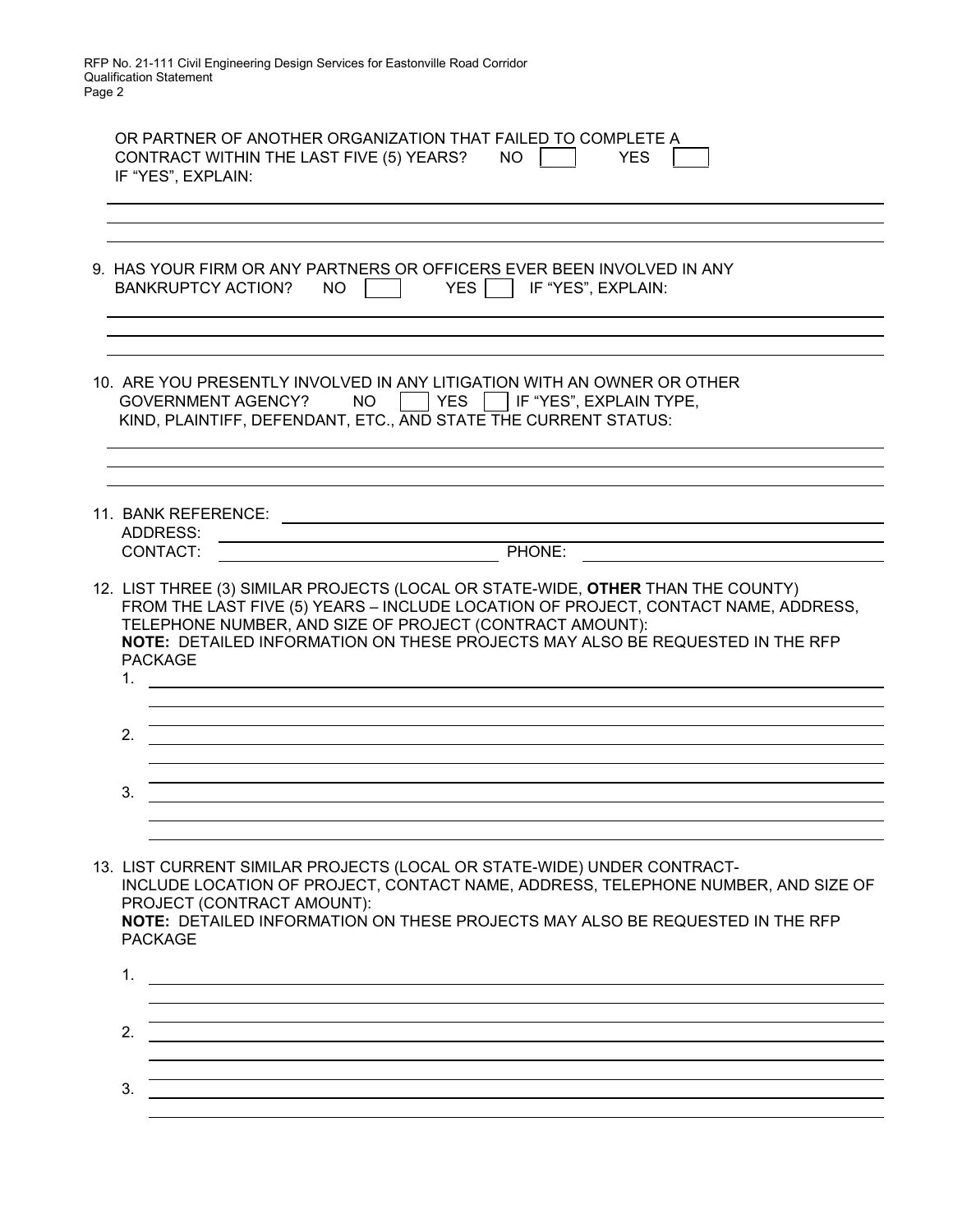| LIST OF SUBCONSULTANTS TO BE USED FOR THIS PROJECT: (INCLUDE FIRM NAME, CONTACT |
|---------------------------------------------------------------------------------|
| 14. NAME, ADDRESS, TELEPHONE NUMBER, AND TYPE OF WORK):                         |

| 2. |  |
|----|--|
| 3. |  |
|    |  |
| 5. |  |
|    |  |

## 15. BONDING COMPANY AND AGENT (IF EVER BONDED):

NAME:

PHONE: (A) CURRENT BONDING RATE:

(B) LARGEST INDIVIDUAL PROJECT BOND TO DATE:

16. SURETY (insurance) REFERENCE FOR LAST FIVE (5) YEARS:

IF ADDITIONAL **INFORMATION IS PROVIDED ON A SEPARATE SHEET** FOR ANY OF THE ABOVE ITEMS, **CLEARLY SPECIFY ON THIS FORM** WHERE IT CAN BE LOCATED IN YOUR PROPOSAL PACKAGE.